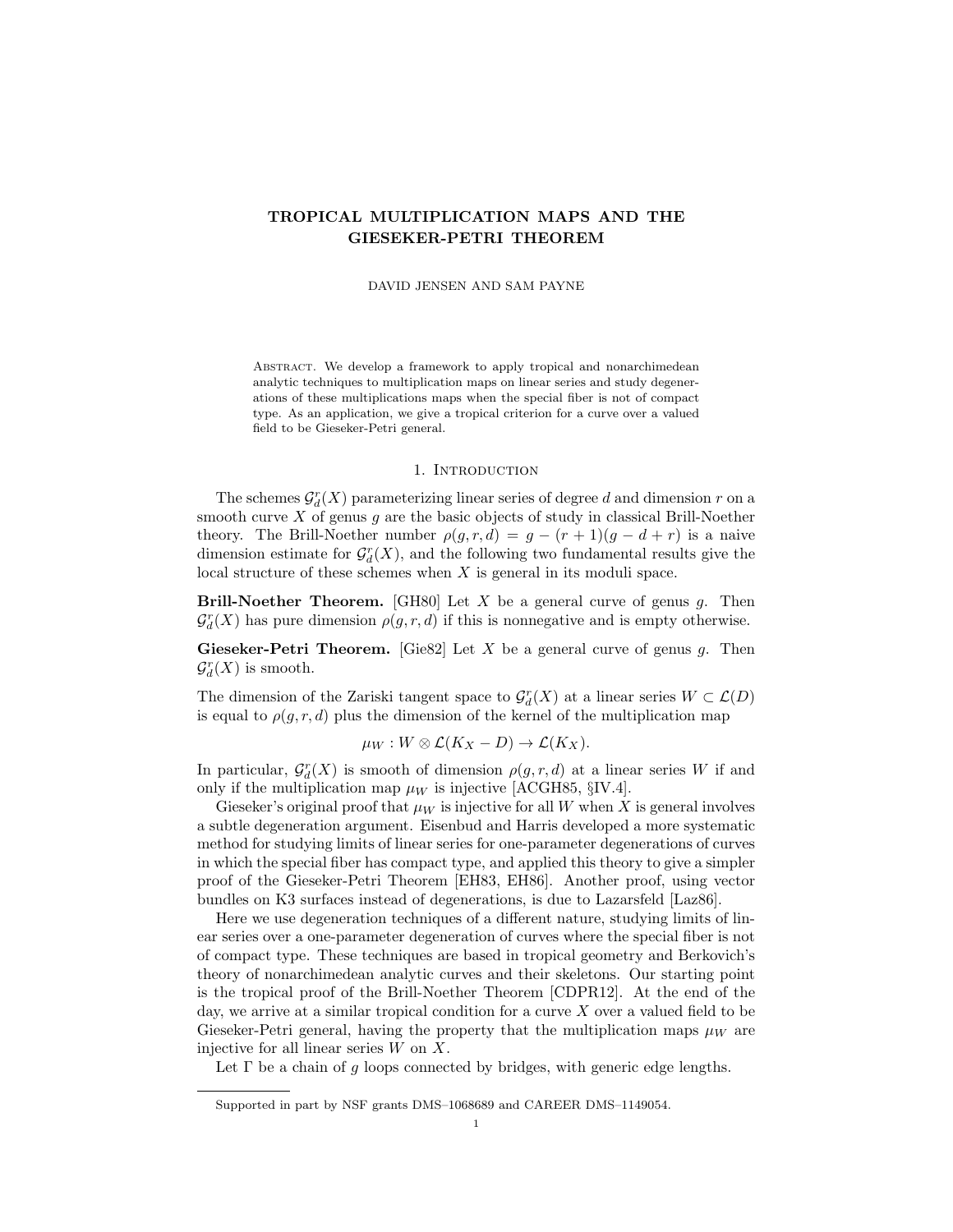

Figure 1. The graph Γ.

Here the genericity condition on edge lengths is the same as in [CDPR12]; we require that  $\ell_i/m_i$  is not equal to the ratio of two positive integers whose sum is less than or equal to  $2g - 2$ .

**Theorem 1.1.** Let  $X$  be a smooth projective curve of genus q over a complete nonarchimedean field such that the skeleton of the Berkovich analytic space  $X^{\text{an}}$  is *isometric to*  $\Gamma$ . Then the multiplication map

 $\mu_W : W \otimes \mathcal{L}(K_X - D) \to \mathcal{L}(K_X)$ 

is injective for all linear series  $W \subset \mathcal{L}(D)$  on X.

There do exist such curves over valued fields of arbitrary pure or mixed characteristic. This follows from the fact that the moduli space of tropical curves is the skeleton of the Deligne-Mumford compactification of the moduli space of curves [ACP12], and can also be proved by deformation theory, as in [Bak08, Appendix B]. The existence of Gieseker-Petri general curves over an arbitrary algebraically closed field then follows by standard arguments from scheme theory, using the fact that the coarse moduli space of curves is defined over Spec Z, as in [CDPR12, Section 3].

Remark 1.2. The tropical Jacobians of two graphs that differ by the addition or deletion of a bridge are canonically isomorphic, and these isomorphisms respect the images of the Abel-Jacobi maps, so the Brill-Noether theory of Γ is the same as that of the chain of loops without bridges studied in [CDPR12]. See [LPP12, Len12] for the basics of tropical Brill-Noether theory and further references.

We now briefly sketch relations between the approach developed here, the classical theory of limit linear series, and the tropical theory of divisors on graphs.

Suppose  $X$  is defined over a discretely valued field with valuation ring  $R$ , and let  $L$  be a line bundle on  $X$ . Consider a regular model  $X$  over Spec R with general fiber X, in which the special fiber  $\mathcal X$  is semistable with smooth components  $\mathcal X_i$ . The special fiber has compact type, meaning that its Jacobian is compact, if and only if its dual graph is a tree. In this case, for each component  $\overline{\mathcal{X}}_i$  there is a unique extension  $\mathcal{L}_i$  of the line bundle L such that

$$
\deg\left(\mathcal{L}_i\vert_{\overline{\mathcal{X}}_j}\right) = \left\{\begin{array}{ll} d & \text{if } i = j, \\ 0 & \text{otherwise.} \end{array}\right.
$$

Given a linear subspace  $W \subset H^0(X, L)$  of degree d and dimension  $r + 1$ , the Rsubmodule  $W_i \subset W$  consisting of sections that extend to  $\mathcal{L}_i$  is free of rank  $r + 1$ , and restricts to a linear series of degree d and dimension r on  $\mathcal{X}_i$ . The theory of limit linear series studies these distinguished linear series on the components of the special fiber, with special attention to their vanishing sequences at the nodes of  $\mathcal{X}$ .

In contrast, if  $\overline{\mathcal{X}}$  is not of compact type, then its dual graph is not a tree, and there is an obstruction to extending  $L$  to a line bundle  $\mathcal{L}_i$  with degrees as above on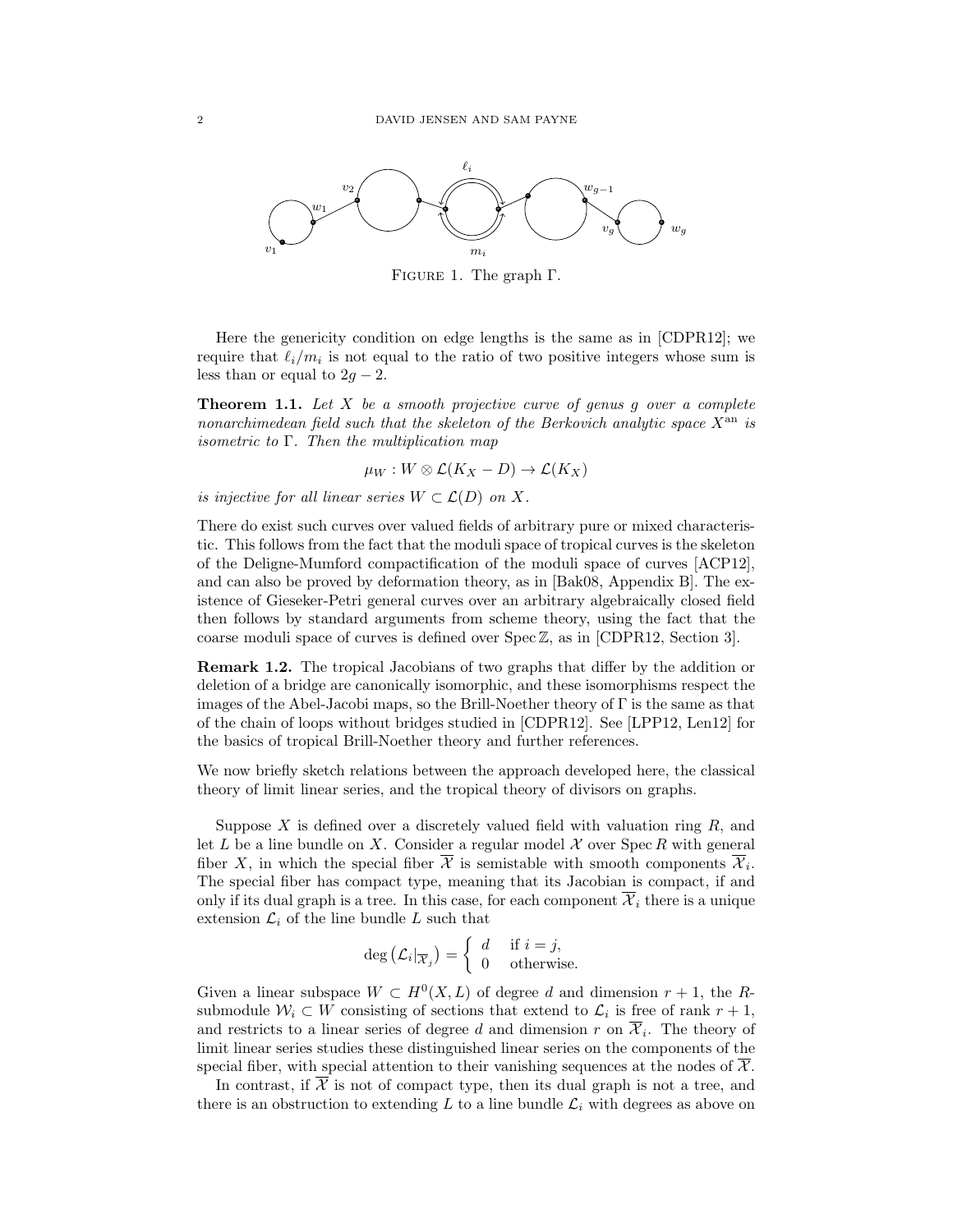the components of the special fiber. This obstruction is given by an element in the component group of the Néron model of the Jacobian of  $X$ .

The theory of divisors on graphs follows a deep analogy between divisors on algebraic curves and the distributions of degrees of specializations of L over the components of the special fiber. In this framework, one considers the dual graph whose vertices  $v_i$  correspond to components  $\overline{\mathcal{X}}_i$  and whose edges correspond to nodes of  $\overline{\mathcal{X}}$ . Then an extension  $\mathcal{L}$  of  $L$  to  $\mathcal{X}$  gives rise to a formal sum

$$
D_{\mathcal{L}} = \sum_i \text{deg}(\mathcal{L}|_{\overline{\mathcal{X}}_i}) v_i,
$$

which is considered as a divisor on the graph. Since the divisors arising from different specializations of L differ by a sequence of chip-firing moves, one studies the tropical Picard group parametrizing equivalence classes of divisors on the graph modulo the relation generated by chip-firing. The tropical Jacobian, the degree zero part of this tropical Picard group, is canonically identified with the component group of the Néron model of the Jacobian of  $X$ .

Baker's Specialization Lemma [Bak08] says that a line bundle whose complete linear series has dimension r can be specialized so that all degrees are nonnegative and the distribution of degrees dominates any given divisor of degree  $r$  on the dual graph. In other words, it has rank at least  $r$  in the sense of [BN07]. Therefore, the specialization of any line bundle whose complete linear series has dimension at least  $r$  lies in the tropical Brill-Noether locus parametrizing divisor classes of degree  $d$ with rank at least  $r$ . In [CDPR12], a careful analysis of the Brill-Noether loci of the chain of loops shows that if a curve  $X$  has a regular semistable model whose special fiber has this dual graph, then the curve must be Brill-Noether general, meaning that  $\mathcal{G}_d^r(X)$  has dimension  $\rho(g,r,d)$  if this is positive, and is empty otherwise. In particular, we get not only a new proof of the Brill-Noether Theorem, but an explicit and computationally verifiable sufficient condition for a curve to be Brill-Noether general, the existence of a regular semistable model whose special fiber has a particular dual graph. Similar arguments, combined with the basepoint-free pencil trick, lead to a proof of the Gieseker-Petri Theorem in the special case where  $r = 1$  [BJM<sup>+</sup>12].

Remark 1.3. This tropical proof of the Brill-Noether Theorem can be reframed in the language of Berkovich's nonarchimedean analytic geometry to show that any curve of genus  $g$  over a valued field whose skeleton is a chain of  $g$  loops with generic edge lengths must be Brill-Noether general. In the body of the paper, we follow this more general approach, with skeletons of analytifications in place of dual graphs of regular semistable models.

In the present work, we go beyond classical tropical methods, which only see the possible distribution of degrees over the components of the special fiber, in order to work with one-parameter degenerations of multiplication maps in the case where the special fiber does not have compact type. The required machinery involves not only the piecewise linear geometry of skeletons, but also algebraic geometry over the residue field. In particular, we use Thuillier's nonarchimedean analytic Poincaré-Lelong formula [Thu05, BPR11], which relates orders of vanishing at nodes in the special fiber of a semistable model to slopes of piecewise linear functions on the skeleton. Nevertheless, at the end of the day, we obtain the tropical criterion for a curve over a valued field to be Gieseker-Petri general stated in Theorem 1.1, depending only on the metric graph properties of the skeleton.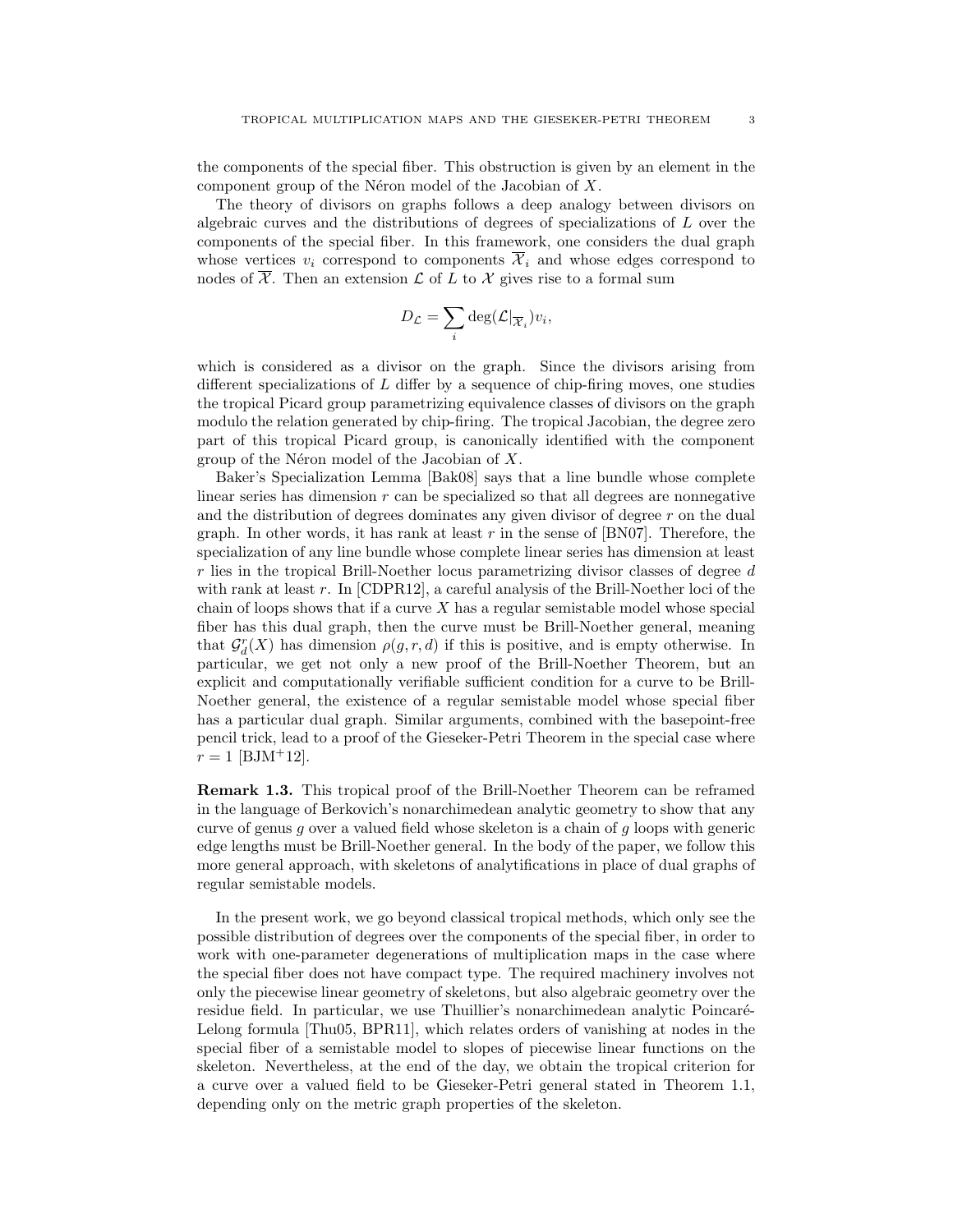Remark 1.4. The reason that we consider a graph with bridges between the loops is to use the slopes of piecewise linear functions along these edges. These are related to orders of vanishing along separating nodes in the special fiber by the nonarchimedean analytic Poincaré-Lelong formula.

Remark 1.5. In some ways, the tropical geometry of divisors on the chain of loops Γ is similar to the geometry of limit linear series on a chain of elliptic curves with generic attaching points. As is well-known to experts in Brill-Noether theory, the theory of limit linear series on such curves gives a characteristic-free proof of the Brill-Noether and Gieseker-Petri theorems [Oss11, CLMTiB12]. Some parts of our approach, including Lemma 7.2 and Proposition 7.4, can be viewed as tropical analogues of facts about limit linear series on chains of elliptic curves. However, there appears to be no direct dictionary between the two. Our arguments take advantage of combinatorial considerations that seem to be invisible from the perspective of limit linear series. In the limit linear series proofs of the Gieseker-Petri Theorem, both [EH83] and [CLMTiB12] assume the multiplication map is not injective and use a degeneration argument to construct a divisor in  $|K_X|$  of *impossible degree*. We assume the multiplication map is not injective and reach a contradiction by constructing an impossible divisor in  $|K_{\Gamma}|$ , but it is not the degree of this divisor that creates the contradiction. Our argument relies on Proposition 3.5 and Lemma 4.3 to show that the divisor has impossible shape.

Acknowledgements. We are grateful to Eric Katz and Joe Rabinoff for helpful conversations related to this work and to Dhruv Ranganathan for assistance with the illustrations. Important parts of this research were carried out during a week at Canada/USA Mathcamp in July 2013, supported by research in pairs grant NSF DMS-1135049. We are grateful to the staff and students for their enthusiasm and warm hospitality.

#### 2. Background

We briefly review the theory of divisors and divisor classes on metric graphs, along with relations to the classical theory of algebraic curves via Berkovich analytification and specialization to skeletons. For further details and references, see [BN07, Bak08, BPR11, AB12].

2.1. Divisors on graphs and Riemann-Roch. Let Γ be a metric graph. A  $divisor$  on  $\Gamma$  is a finite formal sum

$$
D = a_1v_1 + \cdots + a_sv_s,
$$

where the  $v_i$  are points in  $\Gamma$  and the coefficients  $a_i$  are integers. The *degree* of a divisor is the sum of its coefficients

$$
\deg(D) = a_1 + \cdots + a_s,
$$

and a divisor is effective if all of its coefficients are nonnegative. We say that an effective divisor *contains* a point  $v_i$  if its coefficient  $a_i$  is strictly positive. We will frequently consider questions about whether a given effective divisor D contains at least one point in a connected subset  $\Gamma' \subset \Gamma$ . See, for instance, Section 3.2.

Let PL(Γ) be the additive group of continuous piecewise linear functions  $\psi$  with integer slopes on Γ. (Throughout, all of the piecewise linear functions that we consider have integer slopes.) The *order* of such a piecewise linear function  $\psi$  at a point v is the sum of its incoming slopes along edges containing  $v$ , and is denoted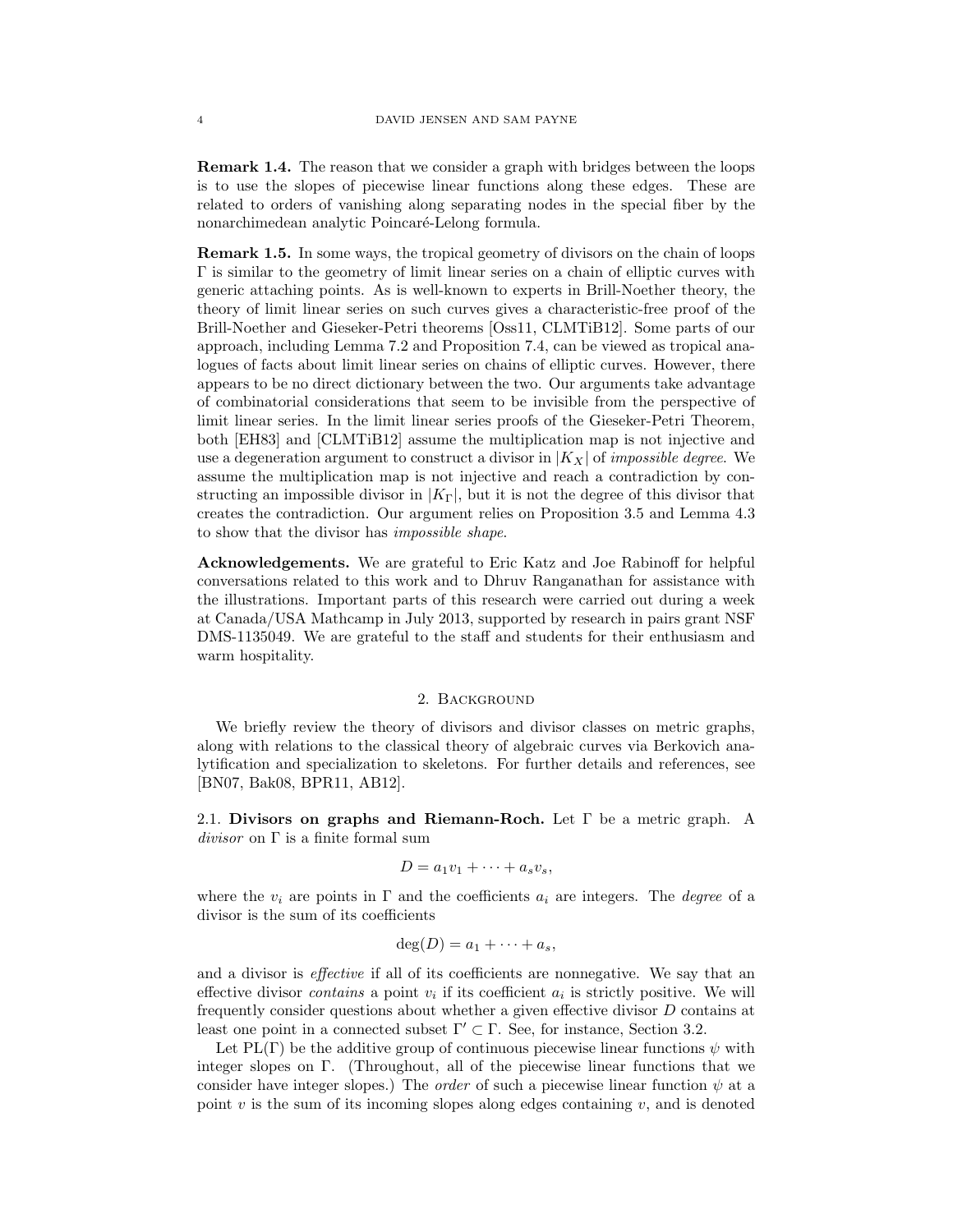ord<sub>v</sub>( $\psi$ ). Note that ord<sub>v</sub>( $\psi$ ) is zero for all but finitely many points v in Γ, so

$$
\operatorname{div}(\psi) = \sum_{v \in \Gamma} \operatorname{ord}_v(\psi) v
$$

is a divisor. A divisor is *principal* if it is equal to  $div(\psi)$  for some piecewise linear function  $\psi$ , and two divisors D and D' are *equivalent* if  $D - D'$  is principal. Note that every principal divisor has degree zero, so the group  $Pic(\Gamma)$  of equivalence classes of divisors is graded by degree.

Let D be a divisor on Γ. The *complete linear series*  $|D|$  is the set of effective divisors on  $\Gamma$  that are equivalent to  $D$ , and

$$
R(D) = \{ \psi \in PL(\Gamma) \mid D + \text{div}(\psi) \text{ is effective} \}.
$$

These objects are closely analogous to the complete linear series of a divisor on an algebraic curve, and the vector space of rational functions with poles bounded by that divisor. There is a natural surjective map from  $R(D)$  to  $|D|$  taking a piecewise linear function  $\psi$  to  $\text{div}(\psi) + D$ , and two functions  $\psi$  and  $\psi'$  have the same image in |D| if and only if  $\psi - \psi'$  is constant. The vector space structure on rational functions with bounded poles is analogous to the tropical module structure on  $R(D)$ . Addition in this tropical module is given by the pointwise minimum; if  $\psi_0, \ldots, \psi_r$  are in  $R(D)$  and  $b_0, \ldots, b_r$  are real numbers, then the function  $\theta$  given by

$$
\theta(v) = \min_{j} \{ \psi_j(v) + b_j \}
$$

is also in  $R(D)$  [HMY12].

The rank  $r(D)$  is the largest integer r such that  $D-E$  is equivalent to an effective divisor for every effective divisor  $E$  of degree  $r$ . In other words, a divisor  $D$  has rank at least r if and only if its linear series contains divisors that dominate any effective divisor of degree r. This invariant satisfies the following Riemann-Roch theorem with respect to the *canonical divisor*  $K_{\Gamma} = \sum_{v \in \Gamma} (\deg(v) - 2) v$ .

Tropical Riemann-Roch Theorem. [BN07, GK08, MZ08] Let D be a divisor on a metric graph  $\Gamma$  with first Betti number g. Then

$$
r(D) - r(K_{\Gamma} - D) = \deg(D) - g + 1.
$$

2.2. Specialization of divisors from curves to graphs. Throughout, we work over a fixed algebraically closed field  $K$  that is complete with respect to a nontrivial valuation

$$
\mathrm{val}: K^*\to \mathbb{R}.
$$

Let  $R \subset K$  be the valuation ring, and let  $\kappa$  be the residue field.

Let  $X$  be an algebraic curve over  $K$ . The underlying set of the Berkovich analytic space  $X^{\text{an}}$  consists of the closed points  $X(K)$  together with the set of valuations on the function field  $K(X)$  that extend the given valuation on K. We write

$$
\mathrm{val}_y: K(X)^* \to \mathbb{R}
$$

for the valuation corresponding to a point y in  $X^{\text{an}} \setminus X(K)$ . The topology on  $X^{\text{an}}$ is the weakest containing  $U^{\text{an}}$  for every Zariski open U in X and such that, for any  $f \in \mathcal{O}_X(U)$ , the function taking  $x \in U(K)$  to val $(f(x))$  and  $y \in U^{\text{an}} \setminus U(K)$  to  $\operatorname{val}_{\nu}(f)$  is continuous.

The points in  $X(K)$  are called type-1 points of  $X<sup>an</sup>$ , and the remaining points in  $X^{\text{an}}\setminus X(K)$  are classified into three more types according to the algebraic properties of the corresponding valuation. For our purposes, the most relevant points are type-2 points, the points y such that the residue field of  $K(X)$  with respect to val<sub>y</sub> has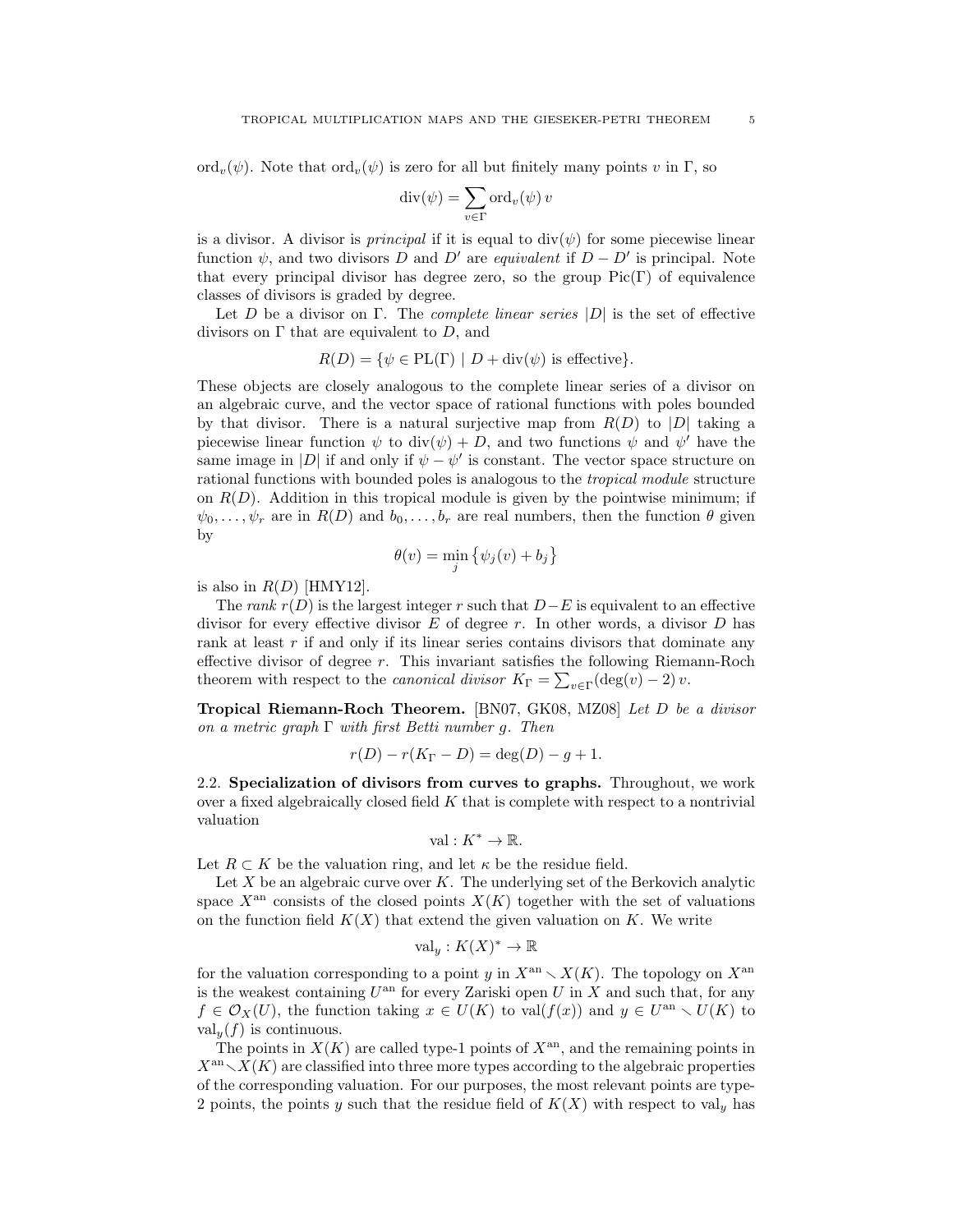transcendence degree 1 over  $\kappa$ . We write  $X_y$  for the smooth projective curve over the residue field of K with this function field.

Remark 2.1. By passing to a spherically complete extension field whose valuation surjects onto R, one could assume that all points in  $X^{\text{an}} \setminus X(K)$  are of type-2.

Suppose  $X$  is smooth and projective. Then  $X$  has a semistable vertex set, a finite set of type-2 points whose complement is a disjoint union of a finite number of open annuli and an infinite number of open balls. Each semistable vertex set  $V \subset X^{\text{an}}$  corresponds to a semistable model  $\mathcal{X}_V$  of X. The normalized irreducible components of the special fiber  $\overline{\mathcal{X}}_V$  are naturally identified with the curves  $X_y$ , for  $y \in V$ , and the preimages of the nodes in  $\overline{\mathcal{X}}_V$  under specialization are the annuli in  $X^{\rm an} \setminus V$ . The annulus corresponding to a node where  $X_y$  meets  $X_{y'}$  contains a unique embedded open segement with endpoints  $y$  and  $y'$ , whose length is the logarithmic modulus of the annulus. The union of these open segments together with V is a closed connected metric graph embedded in  $X^{an} \setminus X(K)$  with a natural metric. We write  $\Gamma_V$  for this metric graph, and call it the *skeleton* of the semistable model  $\mathcal{X}_V$ . If X has genus at least 2, which we may assume since the Gieseker-Petri Theorem is trivial for curves of genus 0 and 1, there is a unique minimal semistable vertex set in  $X^{\text{an}}$ . We write  $\Gamma$  for the skeleton of this minimal semistable vertex set, and call it simply the *skeleton* of  $X^{\text{an}}$ .

Each connected component of  $X^{\text{an}} \setminus \Gamma$  has a unique boundary point in Γ, and there is a canonical retraction to the skeleton

$$
X^{\mathrm{an}} \to \Gamma
$$

taking a connected component of  $X^{\text{an}} \setminus \Gamma$  to its boundary point. Restricting to  $X(K)$  and extending linearly gives the tropicalization map on divisors

$$
Trop: Div(X) \to Div(\Gamma).
$$

This map respects rational equivalence of divisors, as follows.

Let  $f \in K(X)$  be a rational function. We write trop(f) for the real valued function on the skeleton  $\Gamma$  given by  $y \mapsto \text{val}_y(f)$ . The function  $\text{trop}(f)$  is piecewise linear with integer slopes. Furthermore, if y is a type-2 point and  $\text{trop}(f)(y) =$ 0, then the residue  $f_y$  is a nonzero rational function on  $X_y$  whose slope along an edge incident to y is the order of vanishing of  $f_y$  at the corresponding node. This is the nonarchimedean Poincaré-Lelong Formula, due to Thuiller; see [Thu05] and [BPR11, §5]. One immediate consequence of this formula is that the tropical specialization map for rational functions

$$
trop: K(X)^* \to \text{PL}(\Gamma)
$$

is compatible with passing to principal divisors. More precisely, for any nonzero rational function  $f \in K(X)$ , we have

$$
Trop(\text{div}(f)) = \text{div}(\text{trop}(f)).
$$

Therefore, the tropicalization map on divisors respects equivalences and descends to a natural map on Picard groups

$$
Trop : Pic(X) \to Pic(\Gamma).
$$

Furthermore, since tropicalizations of effective divisors are effective, if  $D$  is a divisor on X and f is a rational function in  $\mathcal{L}(D)$ , then trop(f) is in  $R(\text{Trop}(D))$ . This leads to the following version of Baker's Specialization Lemma.

**Lemma 2.2.** Let D be a divisor on X. Then  $r(Trop(D)) \ge r(D)$ .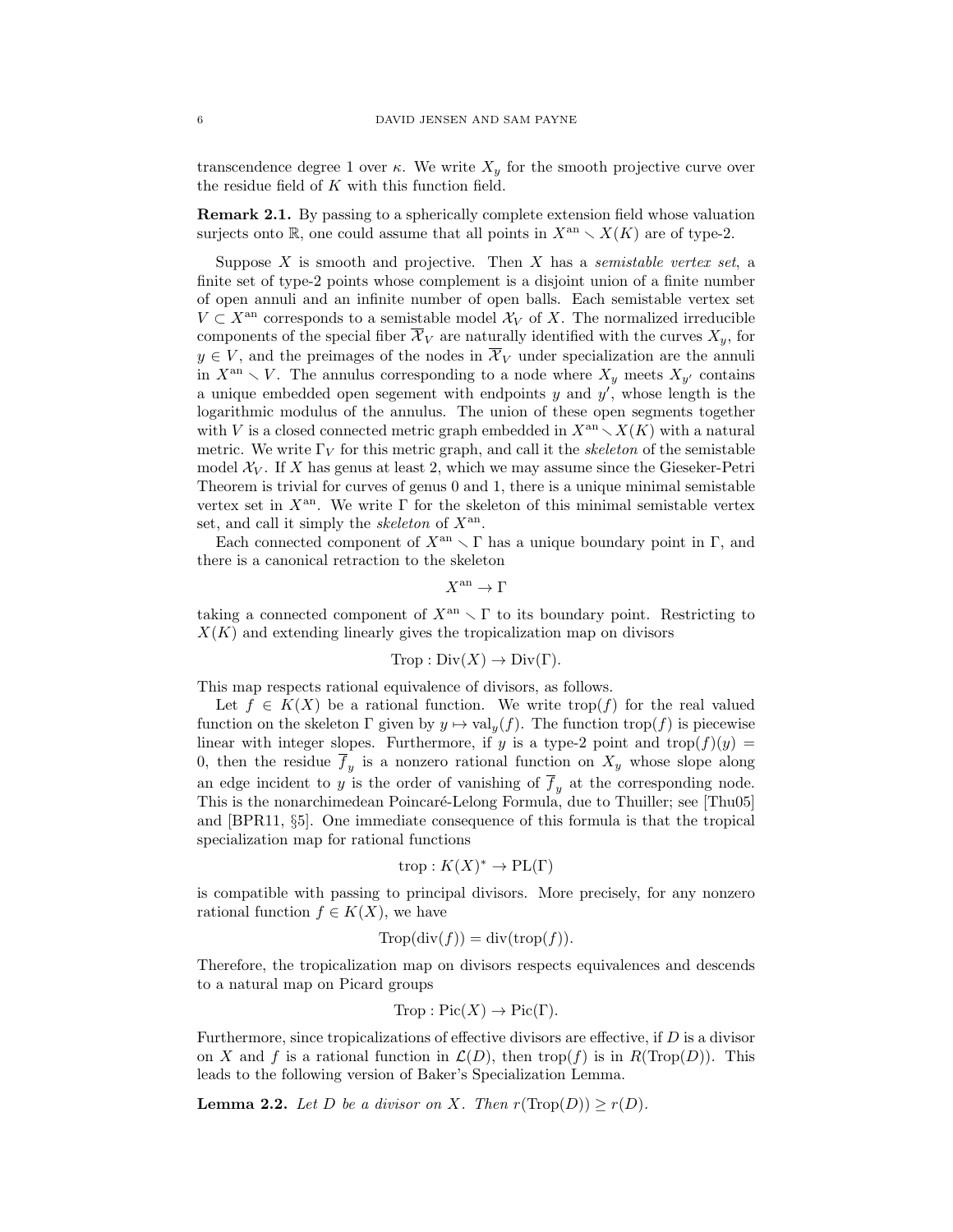Here, the rank  $r(D)$  is the dimension of the complete linear series of D on X.

**Remark 2.3.** Note that trop $(\mathcal{L}(D))$  is often much smaller than  $R(Trop(D))$ . It is difficult in general to determine which piecewise linear functions in  $R(Trop(D))$ are tropicalizations of rational functions in  $\mathcal{L}(D)$ .

#### 3. Tropical Multiplication Maps

We now introduce a basic tropical lemma for studying linear dependence of rational functions and ranks of multiplication maps on linear series.

3.1. **Tropical independence.** Let  $f_0, \ldots, f_r$  be rational functions on X. Suppose  $\{f_0, \ldots, f_r\}$  is linearly dependent, so there are constants  $c_0, \ldots, c_r$  in K, not all zero, such that

$$
c_0f_0+\cdots+c_rf_r=0.
$$

Then, for any point  $v \in X^{\text{an}}$ , the minimum of the valuations

$$
\{\operatorname{val}_v(c_0f_0),\ldots,\operatorname{val}_v(c_rf_r)\}\
$$

must occur at least twice. In particular, if  $f_0, \ldots, f_r$  are linearly dependent in  $K(X)$ then there are real numbers  $b_0, \ldots, b_r$  such that the minimum of the piecewise linear functions  $\{\text{trop}(f_0) + b_0, \ldots, \text{trop}(f_r) + b_r\}$  occurs at least twice at every point of the skeleton Γ. Here, take  $b_j = \text{val}(c_j)$  if  $c_j$  is nonzero, and otherwise make  $b_j$ sufficiently large such that  $\psi_j + b_j$  is never minimal.

**Definition 3.1.** A set of piecewise linear functions  $\{\psi_0, \ldots, \psi_r\}$  is tropically dependent if there are real numbers  $b_0, \ldots, b_r$  such that the minimum

$$
\min\{\psi_0(v)+b_0,\ldots,\psi_r(v)+b_r\}
$$

occurs at least twice at every point v in  $\Gamma$ .

If there are no such real numbers  $b_0, \ldots, b_r$  then we say  $\{\psi_0, \ldots, \psi_r\}$  is tropically independent.

**Lemma 3.2.** Let D and E be divisors on X, with  $\{f_0, \ldots, f_r\}$  and  $\{g_0, \ldots, g_s\}$ bases for  $\mathcal{L}(D)$  and  $\mathcal{L}(E)$ , respectively. If  $\{\text{trop}(f_i) + \text{trop}(g_j)\}_{ij}$  is tropically independent then the multiplication map

$$
\mu: \mathcal{L}(D) \otimes \mathcal{L}(E) \to \mathcal{L}(D + E)
$$

is injective.

*Proof.* The elementary tensors  $f_i \otimes g_j$  form a basis for  $\mathcal{L}(D) \otimes \mathcal{L}(E)$ . The image of  $f_i \otimes g_j$  under  $\mu$  is the rational function  $f_i g_j$ , and these are linearly independent, since their tropicalizations are tropically independent.  $\Box$ 

Remark 3.3. The main difficulty in applying this lemma is that one must prove the existence of rational functions in the algebraic linear series whose tropicalizations have the appropriate independence property. Finding such piecewise linear functions in the tropical linear series is not enough.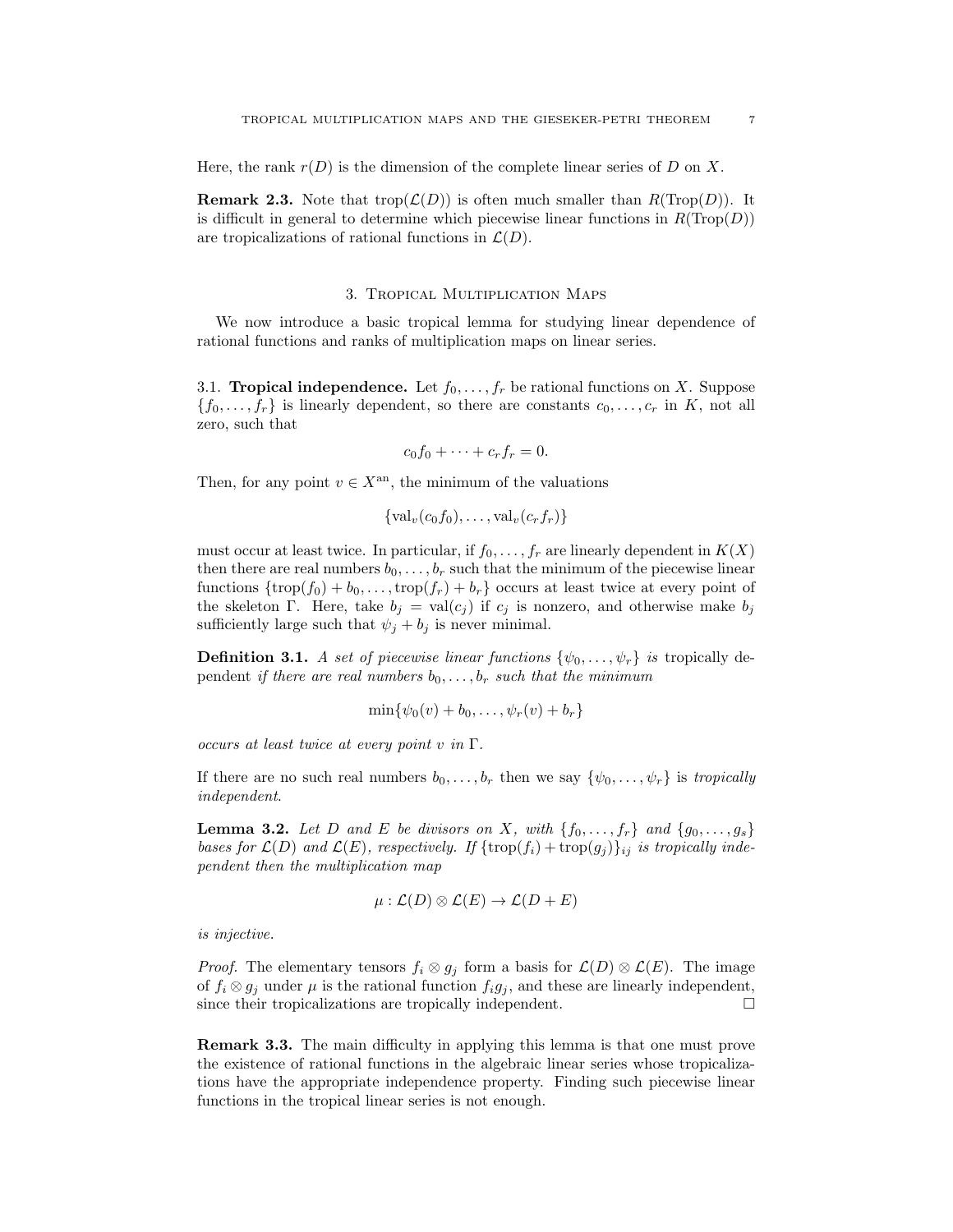3.2. Shapes of equivalent divisors. Here we prove a technical proposition about how the tropical module structure on  $R(D)$  is reflected in the shapes of divisors in  $|D|$ . The proposition will be particularly useful when combined with our notion of tropical dependence of piecewise linear functions.

**Lemma 3.4.** Let D be a divisor on a metric graph  $\Gamma$ , with  $\psi_0, \ldots, \psi_r$  piecewise linear functions in  $R(D)$ , and let

$$
\theta = \min\{\psi_0, \ldots, \psi_r\}.
$$

Let  $\Gamma_j \subset \Gamma$  be the closed set where  $\theta = \psi_j$ . Then  $\text{div}(\theta) + D$  contains a point  $v \in \Gamma_j$ if and only if v is in either

- (1) the divisor  $\text{div}(\psi_i) + D$ , or
- (2) the boundary of  $\Gamma_i$ .

*Proof.* If  $\psi_i$  agrees with  $\theta$  on some open neighborhood of v, then  $\text{ord}_v(\theta) = \text{ord}_v(\psi_i)$ , and hence  $div(\theta) + D$  contains v if and only if  $div(\psi_i) + D$  does. On the other hand, if v is in the boundary of  $\Gamma_j$  then there is an edge containing v such that the incoming slope of  $\theta$  along this edge is strictly greater than that of  $f_j$ , and the incoming slope of  $\theta$  along any other edge containing v must be at least as large as that of  $\psi_j$ . By summing over all edges containing v we find that  $\text{ord}_v(\theta)$  is strictly greater than ord<sub>v</sub> $(\psi_i)$ . Since div  $\psi_i + D$  is effective, by hypothesis, it follows that the coefficient of v in div( $\theta$ ) + D is strictly positive, as required.

**Proposition 3.5.** Let D be a divisor on a metric graph  $\Gamma$ , with  $\psi_0, \ldots, \psi_r$  in  $R(D)$ and

$$
\theta = \min\{\psi_0, \ldots, \psi_r\}.
$$

Let  $\Gamma' \subset \Gamma$  be a connected subset, and suppose that  $\text{div}(\psi_j) + D$  contains a point in  $Γ'$  for all j. Then  $div(θ) + D$  also contains a point in  $Γ'$ .

Proof. Let

$$
\Gamma_j' = \{ v \in \Gamma' \mid \psi_j(v) = \theta(v) \}.
$$

Note that  $\Gamma'_j$  is a closed subset of  $\Gamma'$  for all j, and these subsets cover  $\Gamma'$ . Choose j such that  $\tilde{\Gamma}'_j$  is nonempty. If  $\Gamma_j$  is properly contained in  $\Gamma'$  then its boundary is nonempty, since  $\Gamma'$  is connected, and each of its boundary points is contained in  $div(\theta) + D$ , by Lemma 3.4. On the other hand, if  $\Gamma'_j = \Gamma'$ , then  $div \theta + D$  is equal to div  $\psi_i + D$ , and hence contains a point in Γ'. . <sup>2</sup> до 1920 година и производите с производите с производите с производите с производите с производите с про<br>В 1920 година и производите с производите с производите с производите с производите с производите с производит

#### 4. The chain of loops with bridges

We now restrict attention to the specific graph  $\Gamma$  shown in Figure 1, consisting of a chain of  $g$  loops separated by bridges. Throughout, we assume that the loops of Γ have generic edge lengths in the same sense as in [CDPR12], meaning that  $\ell_i/m_i$  is never equal to the ratio of two positive integers whose sum is less than or equal to  $2g - 2$ .

4.1. Reduced divisors. Fix a point  $v \in \Gamma$ . Recall that an effective divisor D is v-reduced if the multiset of distances from  $v$  to points in  $D$  is lexicographically minimal among all effective divisors equivalent to  $D$ . Every effective divisor is equivalent to a unique v-reduced divisor, and the rank of a v-reduced divisor is bounded above by the coefficient of v. In particular, if  $D$  is a v-reduced divisor that does not contain v, then  $r(D)$  is zero. See [Luo11, Proposition 2.1].

It is relatively straightforward to classify v-reduced divisors on Γ. We will only need the special case of  $w_q$ -reduced divisors. For each i, let  $\gamma_i$  be the ith loop minus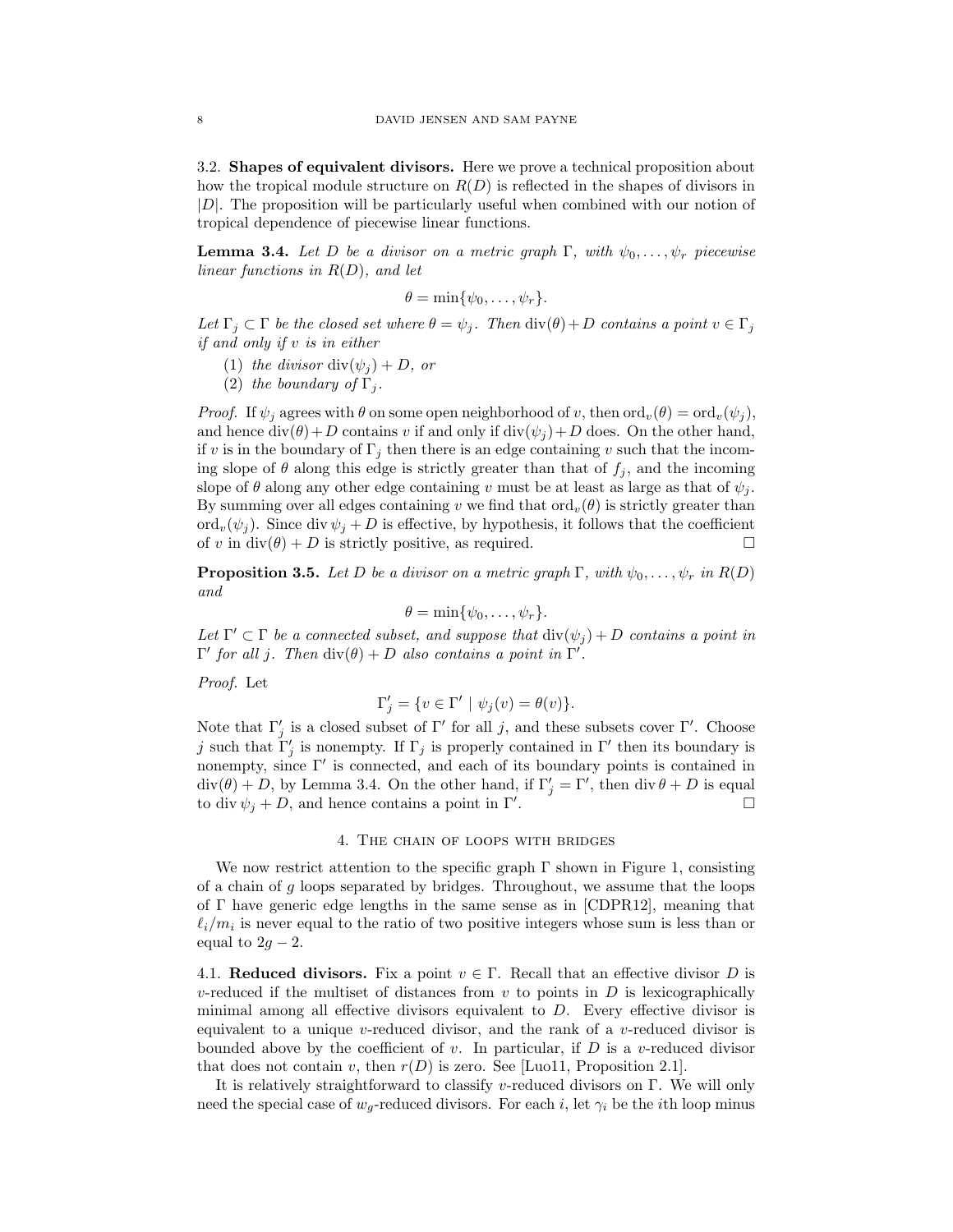$w_i$ , the union of the two half-open edges  $[v_i, w_i)$ , and let  $\text{br}_i$  be the half-open bridge  $[w_i, v_{i+1})$ . Note that  $\Gamma$  decomposes as a disjoint union

$$
\Gamma = \gamma_1 \sqcup \text{br}_1 \sqcup \cdots \sqcup \gamma_g \sqcup \{w_g\},
$$

as shown.



Figure 2. A decomposition of Γ.

**Proposition 4.1.** An effective divisor D is  $w_q$ -reduced if and only if it contains

- (1) no points in the bridges  $br_1, \ldots, br_{g-1}$ , and
- (2) at most one point in each cell  $\gamma_1, \ldots, \gamma_q$ .

Proof. This is a straightforward application of Dhar's burning algorithm, as in [CDPR12, Example 2.6].

4.2. The shape of a canonical divisor. As mentioned in the introduction, our strategy is a proof by contradiction; we assume that a multiplication map has nonzero kernel and use Proposition 3.5 to construct a canonical divisor of impossible shape.

The following basic lemma restricts the possibilities for the shape of a canonical divisor on an arbitrary graph.

**Lemma 4.2.** Let  $\Gamma'$  be a metric graph without loops, let  $e_1, \ldots, e_g$  be open edges of  $\Gamma'$  whose complement is a spanning tree, and let D be an effective divisor equivalent to  $K_{\Gamma'}$ . Then at least one of the open edges  $e_1, \ldots, e_g$  contains no point of D.

*Proof.* Suppose each open edge  $e_1, \ldots, e_g$  contains a point of D, let  $p_i$  be a point in  $e_i$ , and let  $D' = p_1 + \cdots + p_g$ . Since  $K_{\Gamma'} - D'$  is effective, by construction, the tropical Riemann-Roch Theorem says that  $r(D')$  is at least 1. However, Dhar's burning algorithm [Dha90] shows that D' is v-reduced for any point  $v \in \Gamma'$ . Since  $D'$  does not contain v, it follows that  $r(D')$  is zero.

On the chain of loops with bridges, we can use the classification of  $w_q$ -reduced divisors to refine this lemma as follows.

**Lemma 4.3.** Let D be an effective divisor equivalent to  $K_{\Gamma}$ . Then D contains no point in at least one of the cells  $\gamma_1, \ldots, \gamma_q$ .

*Proof.* Suppose each cell  $\gamma_1, \ldots, \gamma_g$  contains a point of D. Let  $p_i$  be a point of D in  $\gamma_i$ , and let  $D' = p_1 + \cdots + p_g$ . Then  $K_{\Gamma} - D'$  is equivalent to an effective divisor, by construction, so the tropical Riemann-Roch Theorem says that  $r(D')$  is at least 1. However, D' is  $w_g$ -reduced by Proposition 4.1 and does not contain  $w_g$ , so  $r(D')$ is zero.  $\Box$ 

**Remark 4.4.** Note that the point  $p_i$  in the proof of Lemma 4.3 may be equal to  $v_i$ for some  $2 \leq i \leq g$  in which case the complement of  $\{p_1, \ldots, p_g\}$  does not contain a spanning tree. For this reason, the lemma does not follow from Lemma 4.2.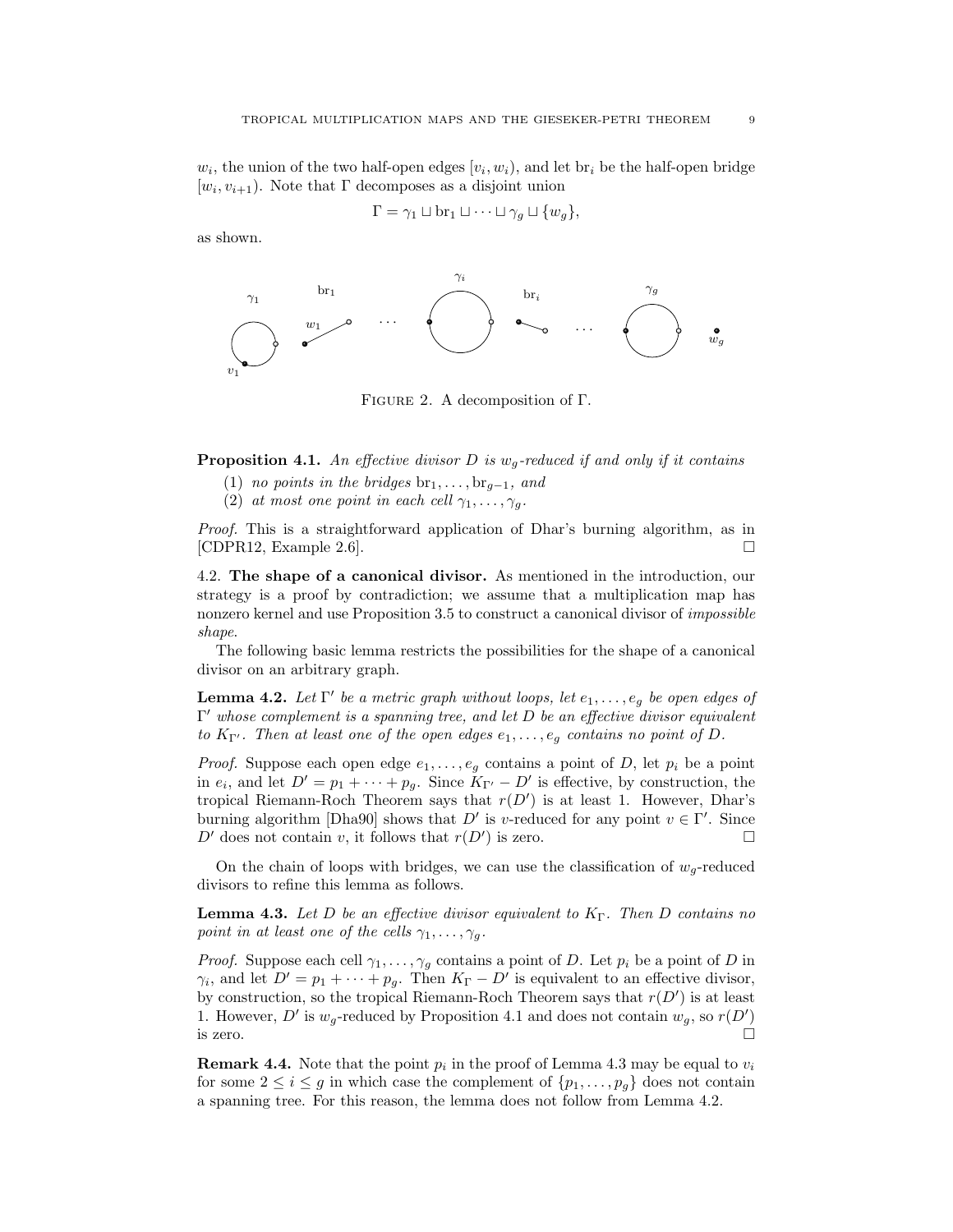#### 5. Preliminaries for the proof of injectivity

Let X be a curve over K with skeleton Γ, and let  $D_X$  be a divisor of degree d and rank  $r$  on  $X$ . To prove that  $X$  is Gieseker-Petri general we must show that the multiplication map

$$
\mu: \mathcal{L}(D_X) \otimes \mathcal{L}(K_X - D_X) \to \mathcal{L}(K_X)
$$

is injective. Given Lemma 3.2, a natural strategy is to show that there are bases  ${f_i}$  and  ${g_j}$  for  $\mathcal{L}(D_X)$  and  $\mathcal{L}(K_X - D_X)$ , respectively, such that the set of piecewise linear functions

$$
\{\operatorname{trop}(f_i) + \operatorname{trop}(g_j)\}_{ij}
$$

is tropically independent. We can prove the existence of such a basis exactly when the Brill-Noether number  $\rho(g, r, d)$  is zero. The following section, which treats this special case, is not logically necessary for the proof of Theorem 1.1. However, the basic strategy that we use is the same as in the general case, only the details are simpler.

## 6. A special case: Brill-Noether number zero

The results of this sections are not used in the proof of Theorem 1.1, but working through this special case where  $\rho(g, r, d)$  is zero before proceeding to the proof of the general case should be helpful for most readers. An overview of the argument is as follows.

We start by assuming that the multiplication map has a kernel, and therefore the tropicalization of the image under  $\mu$  of any basis for  $\mathcal{L}(D_X) \otimes \mathcal{L}(K_X - D_X)$  is tropically dependent. We use this tropical dependence together with Proposition 3.5 to construct a divisor in  $|K_{\Gamma}|$  that violates Lemma 4.3, i.e. a canonical divisor of impossible shape. When the Brill-Noether number is zero, the bases for  $\mathcal{L}(D_X)$  and  $\mathcal{L}(K_X - D_X)$  are explicit and canonically determined, and we only need to choose one basis for each. Additional subtleties in the general case include the choice of g different bases for  $\mathcal{L}(D_X)$  and  $\mathcal{L}(K_X - D_X)$ , one for each loop in Γ, and the application of Poincaré-Lelong to control the slopes of tropicalizations along the bridges. Furthermore, the bases are not explicit in the general case, but Lemma 7.2 gives the existence of bases with the required properties.

Suppose  $D_X$  is a divisor of degree d and rank r on X, with  $\rho(g, r, d) = 0$ , and let D be the v<sub>1</sub>-reduced divisor equivalent to trop( $D_X$ ). There are only finitely many  $v_1$ -reduced divisors of degree d and rank r on Γ, and they are explicitly classified in [CDPR12]. These divisors correspond naturally and bijectively to the standard tableau with  $(g - d + r)$  rows and  $(r + 1)$  columns. Note that, since  $\rho(g, r, d) = 0$ , the genus  $g$  factors as

$$
g = (r+1)(g-d+r).
$$

In particular, the entries in the tableau corresponding to D are the integers  $1, \ldots, g$ .

Fix the tableau corresponding to  $D$ . We label the columns from 0 to  $r$ , and the rows from 0 to  $g - d + r - 1$ . The tableau determines a Dyck path, consisting of a series of points  $p_0, \ldots, p_g$  in  $\mathbb{Z}^r$ , as follows. We write  $e_0, \ldots, e_{r-1}$  for the standard basis vectors on  $\mathbb{Z}^r$ . The starting and ending point of the Dyck path is

$$
p_0=p_g=(r,\ldots,1),
$$

and the *i*th step  $p_i - p_{i-1}$  is equal to

• the standard basis vector  $e_j$  if i appears in the jth column of the tableau, for  $0 \leq j < r$ , or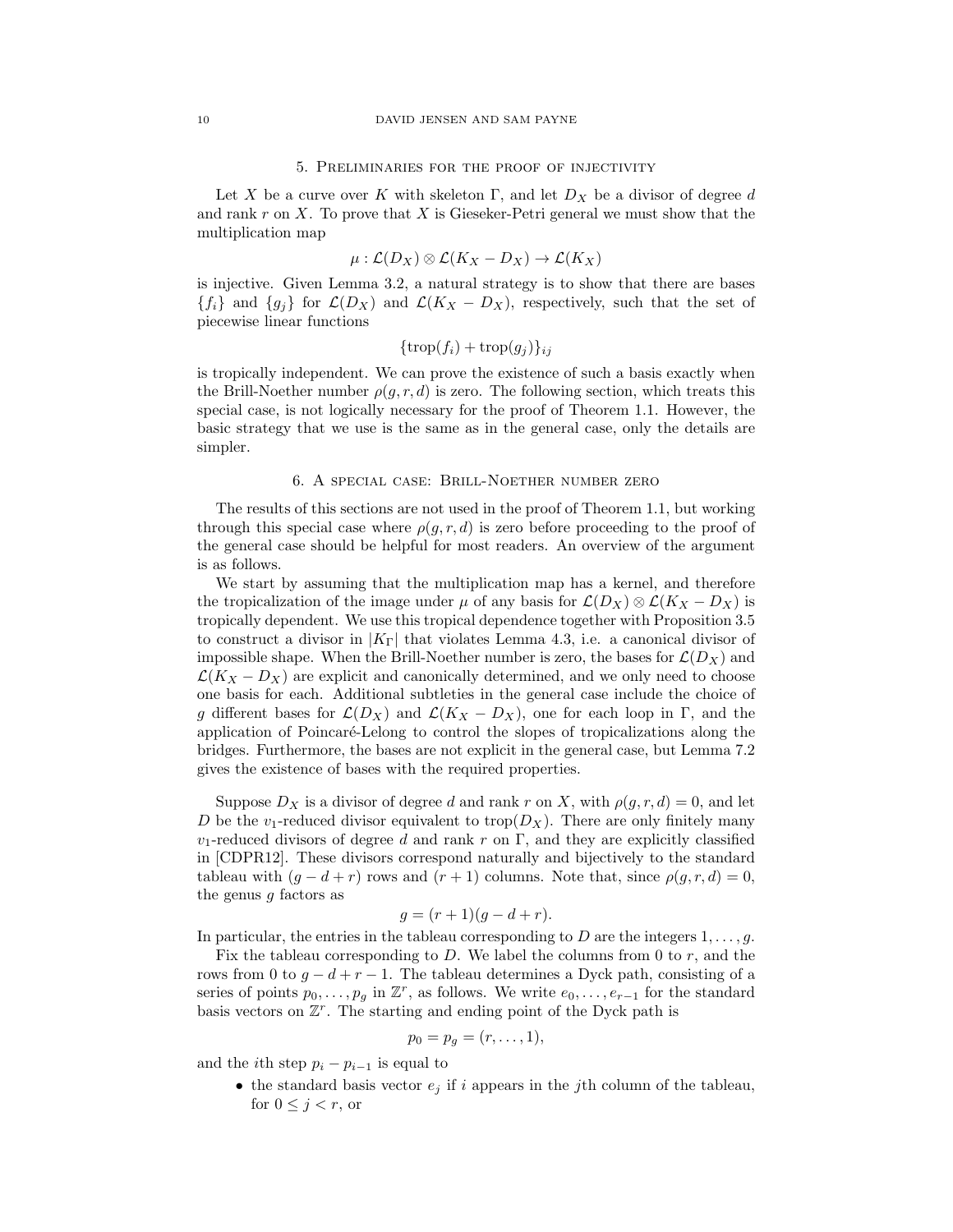• the vector  $(-1, \ldots, -1)$  if i appears in the last column.

The tableau properties exactly ensure that each  $p_i$  lies in the open Weyl chamber  $x_0 > \cdots > x_{r-1} > 0$ . We write  $p_i(j)$  for the j<sup>th</sup> coordinate of  $p_i$ .

The divisor  $D$  can be recovered from the Dyck path as follows. The coefficient of  $v_1$  is r. If i appears in the j<sup>th</sup> column of the tableau, for  $1 \leq j \leq r$ , then D contains the point on the *i*th loop at distance  $p_i(j)$  modulo  $(\ell_i + m_i)$  counterclockwise from  $v_i$  with coefficient 1. If i appears in the last column of the tableau, then D contains no point in the ith loop.

Remark 6.1. In this bijection, adjunction of divisors corresponds to transposition of tableaux [AMSW13, Theorem 39]. Therefore, the  $v_1$ -reduced divisor E equivalent to trop( $K_X - D_X$ ) is exactly the divisor corresponding to the transpose of the tableau for D.

**Proposition 6.2.** For each integer  $0 \leq j \leq r$ , there is a unique divisor  $D_j$  equivalent to D such that  $D_j - jv_1 - (r - j)w_q$  is effective. Moreover,  $\gamma_i$  contains no point of  $D_i$  if and only if i appears in the jth column of the tableau corresponding to D.

*Proof.* The divisor  $D_r$  is exactly D. The remaining divisors  $D_j$  are constructed in the proof of [CDPR12, Proposition 4.10], by an explicit chip-firing procedure. One takes a pile of  $r-j$  chips from  $v_1$  and moves it to the right. The pile of chips changes size as it moves, and has  $p_i(j)$  chips when it reaches  $v_i$ . As the pile moves across the ith loop, there is a single chip left behind in the interior of one of the edges unless  $i$  appears in the j<sup>th</sup> column, in which case the  $i$ <sup>th</sup> loop is left empty. When the pile reaches  $w_g$ , it has  $p_g(j) = r - j$  chips. Since j chips were left at  $v_1$  at the start of the procedure,  $D_j - jv_1 - (r-j)w_g$  is effective. To see that  $D_j$  is the unique divisor equivalent to D with this property, note that  $D_i - jv_1 - (r - j)w_q$  does not move; it is effective and contains no points on the bridges or at the vertices, and hence is v-reduced for every v in  $\Gamma$ .

Similarly, for  $0 \le k \le g - d + r - 1$  there is a unique divisor  $E_k$  equivalent to the v<sub>1</sub>-reduced adjoint divisor E such that  $E_k - kv_1 - (g - d + r - 1 - k)w_q$  is effective, and  $\gamma_i$  contains no point of  $E_k$  if and only if i appears in the kth row of the tableau.

It follows that the g divisors  $D_j + E_k$  are distinct and correspond to the loops of  $\Gamma$ , as follows.

**Corollary 6.3.** The connected subset  $\gamma_i \subset \Gamma$  contains no point of  $D_j + E_k$  if and only if i appears in the jth column and kth row of the tableau corresponding to D.

**Proposition 6.4.** There is a basis  $f_0, \ldots, f_r$  for  $\mathcal{L}(D_X)$  such that

$$
\text{Trop}(D_X + \text{div}(f_j)) = D_j.
$$

*Proof.* Let x and y be points in  $X(K)$  specializing to  $v_1$  and  $w_q$ , respectively. Since  $D_X$  has rank r, there is a rational function  $f_j \in \mathcal{L}(D_X)$  such that  $D_X + \text{div}(f_j)$ contains x with coefficient at least j and y with coefficient at least  $r - j$ . Then Trop $(D_X + \text{div}(f_i))$  is an effective divisor and contains  $v_1$  and  $w_q$  with coefficient at least j and  $r - j$ , respectively. By Proposition 6.2, Trop $(D_X + \text{div}(f_j))$  must be equal to  $D_i$ .

Similarly, there is a basis  $\{g_0, \ldots, g_{q-d+r-1}\}\$  for  $\mathcal{L}(K_X - D_X)$  such that

$$
\text{Trop}(K_X - D_X + \text{div}(g_k)) = E_k.
$$

We proceed to study the piecewise linear functions

 $\phi_i = \text{trop}(f_i)$  and  $\psi_k = \text{trop}(g_k)$ .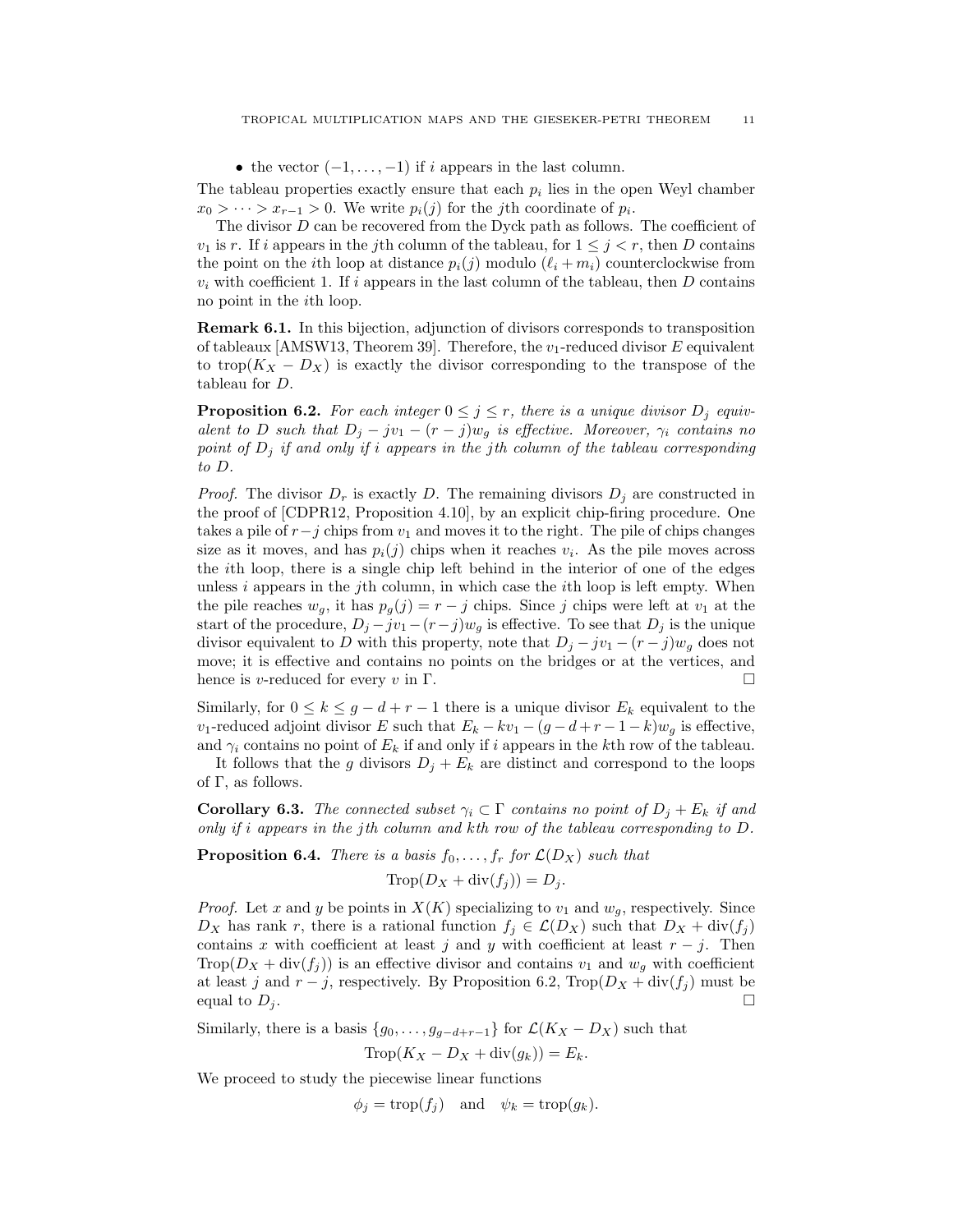Note that  $D + \text{div}(\phi_j) = D_j$  and  $E + \text{div}(\psi_k) = E_k$ . By Proposition 6.2, this determines each  $\phi_j$  and  $\psi_k$  up to an additive constant, .

**Theorem 6.5.** The set of g piecewise linear functions  $\{\phi_j + \psi_k\}_{jk}$  is tropically independent.

*Proof.* Suppose that  $\{\phi_i + \psi_k\}_{jk}$  is tropically dependent. Then there exist real numbers  $b_{jk}$  such that the minimum

$$
\theta = \min_{j,k} \{ \phi_j + \psi_k + b_{jk} \}
$$

occurs at least twice at every point in Γ. Note that  $D + E + \text{div}(\theta)$  is an effective canonical divisor, since  $R(D + E)$  is a tropical module and D and E are adjoint.

We claim that  $D + E + \text{div }\theta$  contains a point in each  $\gamma_i$ . Choose  $j_0$  and  $k_0$  such that i appears in the j<sub>0</sub>th row and  $k_0$ th column of the tableau corresponding to D. Then Corollary 6.3 says that  $D + E + \text{div}(\phi_j + \psi_k + b_{jk})$  contains a point in  $\gamma_i$  for  $(j, k) \neq (j_0, k_0)$ . Also, since the minimum of  $\{\phi_i + \psi_k + \phi_{ik}\}\)$  occurs at least twice at every point of  $\Gamma$ , we have

$$
\theta = \min_{(j,k)\neq(j_0,k_0)} \{ \phi_j + \psi_k + b_{jk} \}.
$$

Therefore, by Proposition 3.5, the divisor  $D + E + \text{div}(\theta)$  contains a point in  $\gamma_i$ , as claimed.

We have shown that  $D+E+\text{div}(\theta)$  is an effective canonical divisor that contains a point in each of  $\gamma_1, \ldots, \gamma_q$ . But this is impossible, by Lemma 4.3.

## 7. Proof of Theorem 1.1

As in the previous two sections, let X be a smooth projective curve of genus g over K with skeleton Γ. Since skeletons are invariant under base change with respect to extensions of algebraically closed valued fields, we can and do assume that  $K$  is spherically complete.

Remark 7.1. Spherical completeness is equivalent to completeness for discretely valued fields, but stronger in general. We use spherical completeness only in the proof of Lemma 7.2, to ensure that normed K-vector spaces have orthogonal bases.

Let  $D_X$  be an effective divisor on X. We must show that the multiplication map

 $\mu : \mathcal{L}(D_X) \otimes \mathcal{L}(K_X - D_X) \rightarrow \mathcal{L}(D)$ 

is injective. This is trivial if  $\mathcal{L}(K_X - D_X)$  is zero, so we assume there is an effective divisor  $E_X$  equivalent to  $K_X - D_X$ . We may also assume  $v_1$  and  $w_g$  are type-2 points and choose type-2 points  $w_0$  and  $v_{g+1}$  in the connected components of  $X^{\text{an}} \setminus \Gamma$  with boundary points  $v_1$  and  $w_g$ , respectively. Then

$$
V = \{v_1, \ldots, v_{g+1}, w_0, \ldots, w_g\}
$$

is a semistable vertex set, with skeleton  $\Gamma_V \supset \Gamma$  as shown.



FIGURE 3. The skeleton  $\Gamma_V$ .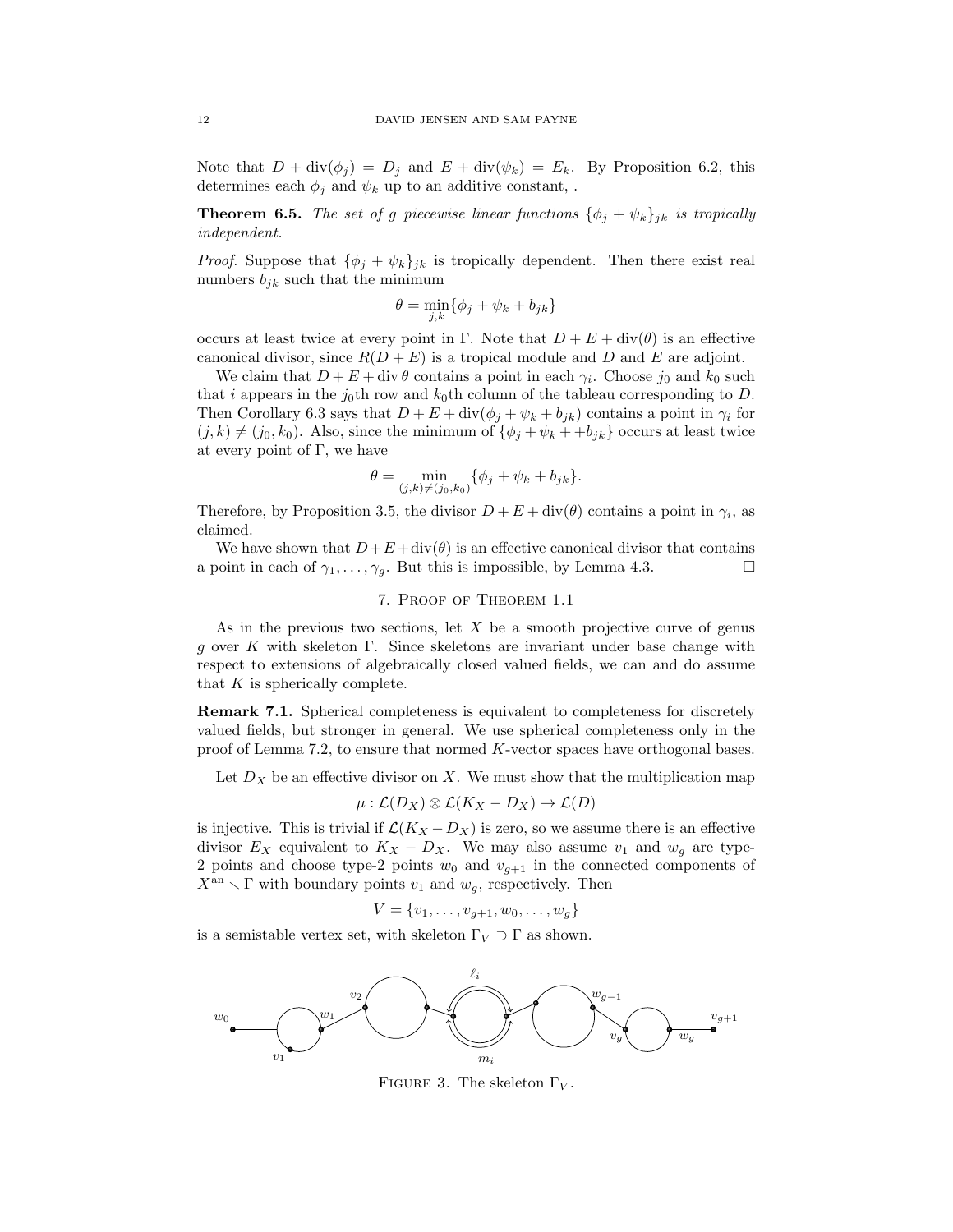Let  $\mathcal{X}_V$  be the semistable model of X associated to V, with  $X_i$  the component of the special fiber  $\mathcal{X}_V$  corresponding to  $v_i$ , and  $x_i \in X_i$  the node corresponding to the edge  $e_i = [w_{i-1}, v_i]$ , for  $1 \leq i \leq g$ .

Recall that the reduction of f in  $\kappa(X_i)^*$  is the residue of af with respect to the valuation val<sub>v<sub>i</sub></sub> on  $K(X)$ , where  $a \in K^*$  is chosen such that val<sub>v<sub>i</sub></sub> $(af) = 0$  [AB12]. This reduction is defined only up to multiplication by elements of  $\kappa^*$ , but its order of vanishing at  $x_i$  is independent of all choices. Similarly, if  $f_0, \ldots, f_r$  are rational functions in  $K(X)^*$ , then the  $\kappa$ -span of their reductions in  $\kappa(X_i)$  is independent of all choices. In particular, it makes sense to talk about whether these reductions are linearly independent.

**Lemma 7.2.** Let D be a divisor of rank r on X. For each  $1 \leq i \leq g$ , there is a basis  $f_0, \ldots, f_r$  for  $\mathcal{L}(D)$  such that

- (1) the reductions of  $f_0, \ldots, f_r$  in  $\kappa(X_i)$  have distinct orders of vanishing at  $x_i$ , and
- (2) the reductions of  $f_0, \ldots, f_r$  in  $\kappa(X_{i+1})$  are linearly independent.

*Proof.* We consider  $\mathcal{L}(D_X)$  as a normed vector space over K, with respect to the norms | |<sub>i</sub> and | |<sub>i+1</sub> whose logarithms are  $-\text{val}(v_i)$  and  $-\text{val}(v_{i+1})$ , respectively, and use the basic properties of nonarchimedean normed vector spaces developed in [BGR84, Chapter 2]. Since K is spherically complete, the vector space  $\mathcal{L}(D_X)$  is K-cartesian [BGR84, 2.4.4.2], and since  $v_i$  and  $v_{i+1}$  are type-2 points, the image of  $\mathcal{L}(D_X)$  under each of these norms is equal to the image of K under its given norm. Therefore,  $\mathcal{L}(D_X)$  is strictly K-cartesian [BGR84, 2.5.1.2], which means that all of its subspaces have orthonormal bases. So, first choose an orthonormal basis for  $\mathcal{L}(D_X)$  with respect to  $||i||$ . The reductions of these basis elements are linearly independent [BGR84, 2.5.1.3], so we can take suitable combinations with coefficients in  $R^*$  to ensure that they have distinct orders of vanishing at  $x_i$ .

Let  $f_0, \ldots, f_r$  be a basis for  $\mathcal{L}(D_X)$  whose reductions in  $\kappa(X_i)$  have strictly decreasing order of vanishing at  $x_i$ . Then, for each j, we can replace  $f_j$  by a suitable linear combination of  $f_0, \ldots, f_j$  that is orthogonal to the span of  $f_0, \ldots, f_{j-1}$  with respect to  $||_{i+1}$ . This does not change the order of vanishing at  $x_i$  of the reduction in  $\kappa(X_i)$ , but ensures that the reductions in  $\kappa(X_{i+1})$  are linearly independent.  $\Box$ 

This lemma, closely analogous to [EH83, Lemma 1.2], will be especially useful in combination with the following identity relating orders of vanishing of reductions of rational functions to the slopes of their tropicalizations. For any piecewise linear function  $\psi$  on  $\Gamma_V$ , we write  $s_i(\psi)$  for the incoming slope of  $\psi$  at  $v_i$  along  $e_i$ . Suppose  $\psi = \text{trop}(f)$  for some rational function f in  $K(X)^*$ . Then Thuillier's nonarchimedean analytic Poincaré-Lelong formula [Thu05, BPR11] says that  $s_i(\text{trop}(f))$  is the order of vanishing at  $x_i$  of the reduction of f in  $\kappa(X_i)$ .

Fix a basis  $f_0, \ldots, f_r$  for  $\mathcal{L}(D_X)$  whose reductions in  $\kappa(X_i)$  have distinct orders of vanishing at  $x_i$ , and whose reductions at  $X_{i+1}$  are linearly independent. Let  $a_0, \ldots, a_r$  be constants in K. Define

$$
\psi = \operatorname{trop}(a_0 f_0 + \cdots + a_r f_r).
$$

and

$$
\psi' = \min\{\operatorname{trop}(f_0) + \operatorname{val}(a_0), \dots, \operatorname{trop}(f_r) + \operatorname{val}(a_r)\}.
$$

Note that

$$
\psi(v) \ge \psi'(v)
$$

for all v, with equality when v is equal to  $v_i$  or  $v_{i+1}$ . This is because the reductions of the  $a_j f_j$  in both  $\kappa(X_i)$  and  $\kappa(X_{i+1})$  are linearly independent.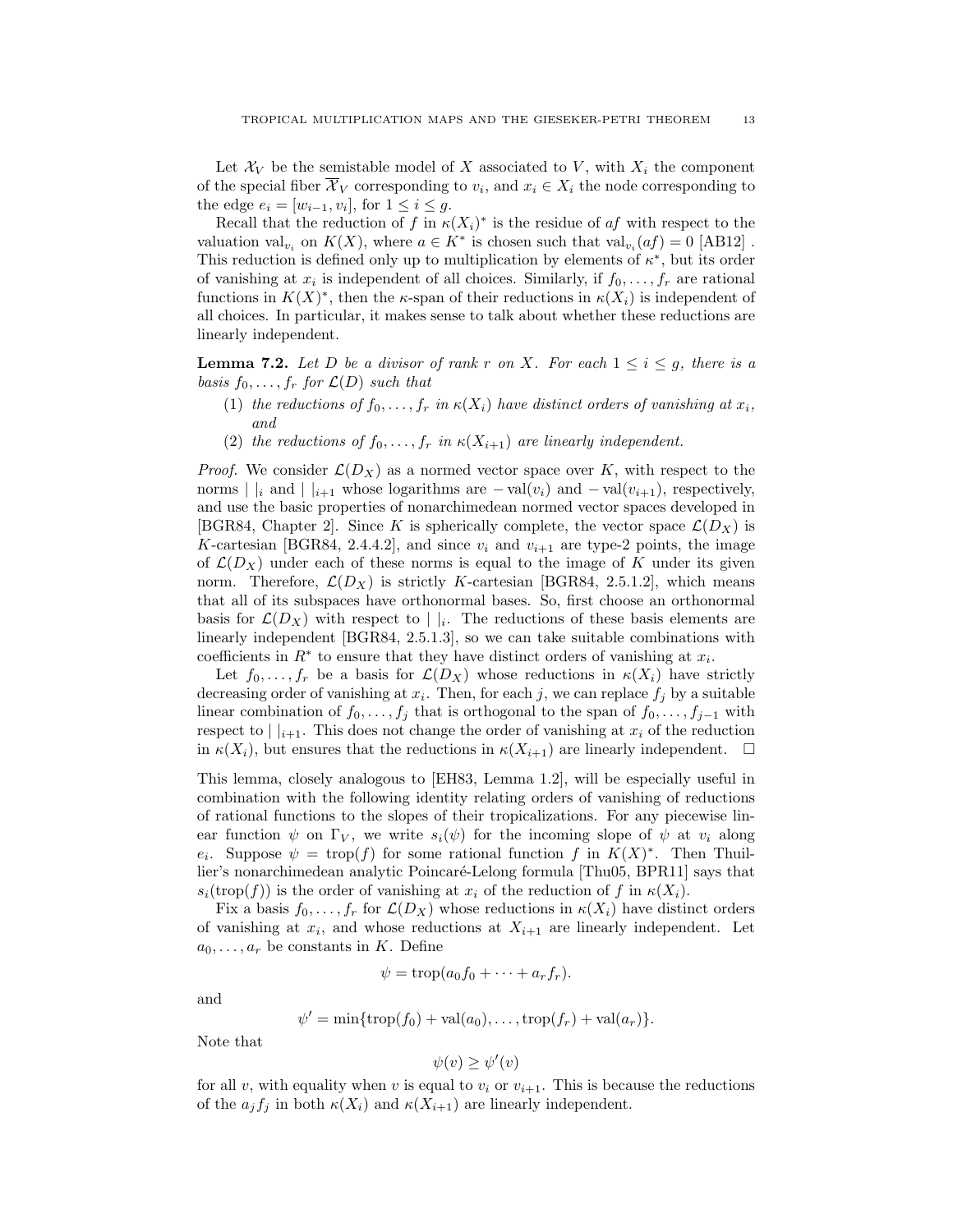**Proposition 7.3.** The piecewise linear functions  $\psi$  and  $\psi'$  are equal on some nonempty interval  $(v, v_i) \subset e_i$ .

*Proof.* The two functions  $\psi$  and  $\psi'$  agree at any point v where the minimum of  $\{\text{trop}(f_0)(v)+\text{val}(a_0),\ldots,\text{trop}(f_r)(v)+\text{val}(a_r)\}\)$  occurs only once. By construction, the reductions of  $f_0, \ldots, f_r$  in  $\kappa(X_i)$  have distinct orders of vanishing at  $x_i$ , so the Poincaré-Lelong formula says that  $\text{trop}(f_0), \ldots, \text{trop}(f_r)$  have distinct incoming slopes at  $v_i$  along  $e_i$ . It follows that the minimum occurs only once on some open interval  $(v, v_i)$ , and  $\psi$  and  $\psi'$  agree on this interval.

The final ingredient in our proof of Theorem 1.1 is the following proposition relating slopes along bridges to shapes of divisors in a linear series on  $\Gamma_V$ .

**Proposition 7.4.** Let D be an effective divisor of degree at most  $2g - 2$  on  $\Gamma_V$ , and let  $\psi_0, \ldots \psi_r \in R(D)$  be piecewise linear functions with distinct incoming slopes at  $v_i$ , for some  $1 \leq i \leq g$ . Then at most one of the divisors  $D + \text{div}(\psi_0), \ldots, D +$  $div(\psi_r)$  contains no point in  $\gamma_i$ .

*Proof.* Let  $\Gamma'$  be the union of the *i*th loop together with a small closed subsegment of  $[v, v_i] \subset [w_{i-1}, v_i]$  along which  $\psi_0, \ldots, \psi_r$  all have constant slope. We may choose v sufficiently close to  $v_i$  so that D contains no points in  $[v, v_i)$ . Let  $D' = D|_{\Gamma'}$  and  $\psi'_j = \psi_j|_{\Gamma'}$ . Note that the coefficient of v in  $\text{div}(\psi'_j)$  is  $-s_i(\psi_j)$ , and  $D' + \text{div}(\psi'_j)$ agrees with  $D + \text{div}(\psi_j)$  on  $\gamma_i$ . We now show that at most one of the divisors  $D' + \text{div}(\psi'_j)$  contains no point in  $\gamma_i$ .

Suppose  $D' + \text{div}(\psi_j')$  and  $D' + \text{div}(\psi_k')$  both contain no point in  $\gamma_i$ . Then both of these divisors are supported at  $v$  and  $w_i$ . Subtracting one from the other, we find an equivalence of divisors

$$
(s_i(\psi_j) - s_i(\psi_k)) v \sim (s_i(\psi_j) - s_i(\psi_k)) w_i
$$

on Γ'. Note that  $s_i(\psi_j)$  is bounded above by the sum of the coefficients of D at points to the left of  $v_i$  and bounded below by minus the sum of its coefficients at  $v_i$ and to the right. Similarly,  $-s_i(\psi_k)$  is bounded above by the sum of the coefficients of D at  $v_i$  and to the right, and bounded below by minus the sum of its coefficients at points to the left of  $v_i$ . Therefore,  $|s_i(\psi_j) - s_i(\psi_k)|$  is bounded by the degree of D. The equivalence above then implies that  $\ell_i/m_i$  is a ratio of two positive integers whose sum is less than or equal to the degree of  $D$ , contradicting the genericity hypothesis on the edge lengths.

Proof of Theorem 1.1. Suppose the multiplication map

$$
\mu : \mathcal{L}(D_X) \otimes \mathcal{L}(E_X) \to \mathcal{L}(K_X)
$$

has nonzero kernel. For  $1 \leq i \leq g$ , let  $\{f_0^i, \ldots, f_r^i\}$  be a basis for  $\mathcal{L}(D_X)$  consisting of rational functions whose reductions in  $\kappa(X_i)$  have distinct orders of vanishing at  $x_i$  and whose reductions in  $\kappa(X_{i+1})$  are linearly independent. Similarly, let  ${g_0^i, \ldots, g_{g-d+r-1}^i}$  be a basis for  $\mathcal{L}(E_X)$  consisting of rational functions whose reductions in  $\kappa(X_i)$  have distinct orders of vanishing at  $x_i$  and whose reductions in  $\kappa(X_{i+1})$  are linearly independent.

Fix an element in the kernel of  $\mu$ . Then, for each i, we can express this element uniquely as a sum of elementary tensors

$$
\sum_{j,k}a_{j,k}^if_j^i\otimes g_k^i.
$$

Define a piecewise linear function

$$
\theta_i = \min_{j,k} \{ \operatorname{trop}(f_j^i) + \operatorname{trop}(g_k^i) + \operatorname{val}(a_{j,k}^i) \},\
$$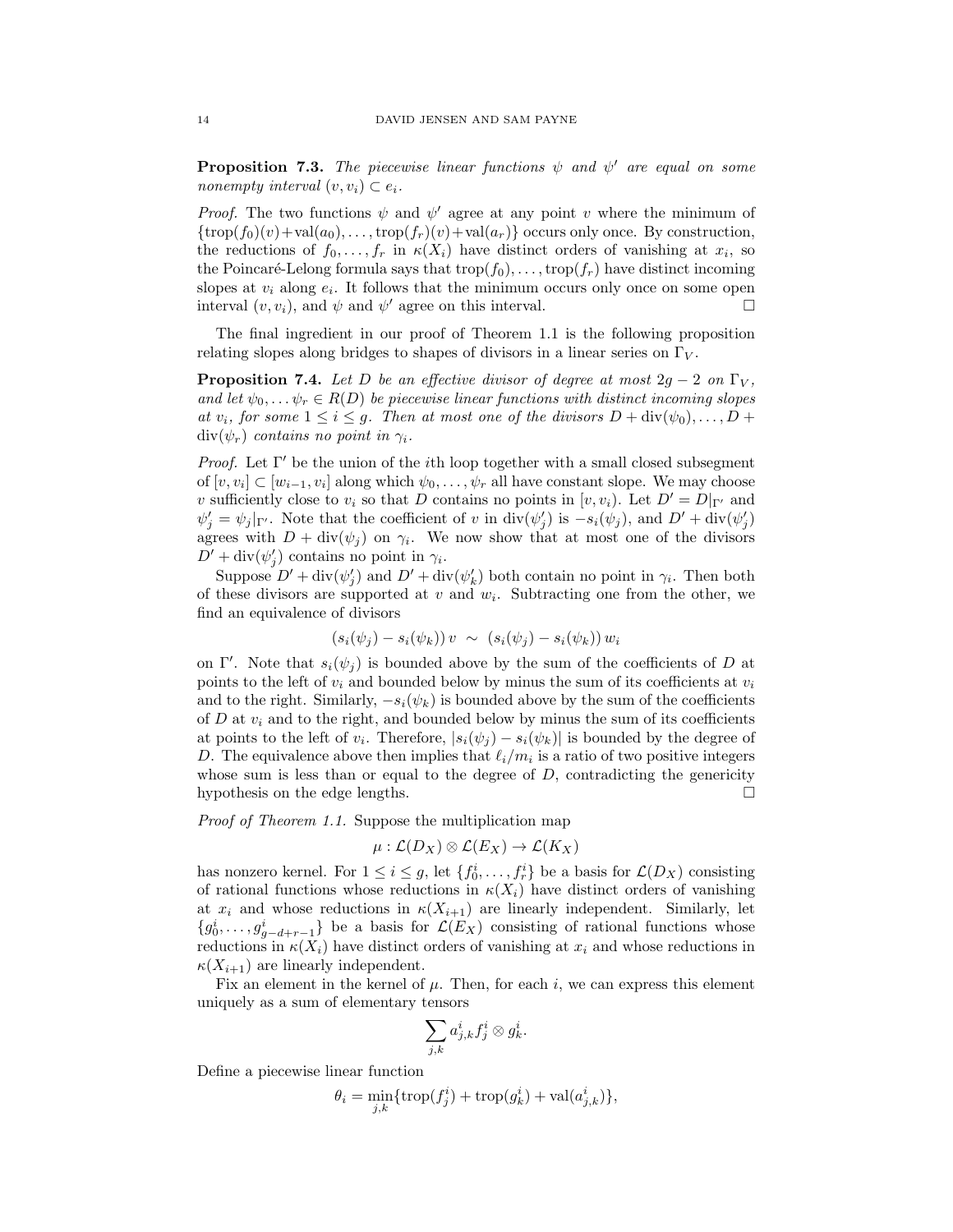and note that the minimum must occur at least twice at every point in  $\Gamma_V$ .

Replacing  $\{f_0^i, \ldots, f_r^i\}$  by  $\{af_0^i, \ldots, af_r^i\}$  for some  $a \in K^*$ , we may assume that  $\theta_i(v_{i+1}) = \theta_{i+1}(v_{i+1})$  for  $1 \leq i < g$ . Then there is a continuous piecewise linear function  $\theta$  on  $\Gamma_V$  that agrees with  $\theta_i$  between  $v_i$  and  $v_{i+1}$  for  $1 \leq i < g$ , and agrees with  $\theta_q$  on  $\gamma_q$ . Let

$$
D = \text{Trop}(D_X) \quad \text{and} \quad E = \text{Trop}(E_X).
$$

We claim that  $D + E + \text{div}(\theta)$  is effective and contains a point in  $\gamma_i$ , for  $1 \leq i \leq g$ .

First we show that  $D + E + \text{div}(\theta)$  is effective. In the open subgraph between  $v_i$  and  $v_{i+1}$ , the divisor  $D + E + \text{div}(\theta)$  agrees with  $D + E + \text{div}(\theta_i)$ , which is effective because  $R(D + E)$  is a tropical module that contains  $\text{trop}(f_j^i) + \text{trop}(g_k^i)$ for all  $j$  and  $k$ . It remains to check that the coefficient of  $v_i$  is nonnegative. Since  $D + E + \text{div}(\theta_i)$  is effective, it will suffice to show

$$
s_i(\theta_{i-1}) \ge s_i(\theta_i).
$$

We prove this by changing coordinates in two steps, first replacing the basis  $\{f_j^i\}_j$ with  $\{f_j^{i-1}\}_j$  and then replacing the basis  $\{g_k^i\}_k$  with  $\{g_k^{i-1}\}_k$ .

Fix  $\overline{k}$ , write

$$
\sum_j a_{j,k}^i f_j^i = \sum_j b_{j,k} f_j^{i-1},
$$

and define

$$
\theta' = \min_{j,k} \{ \operatorname{trop}(f_j^{i-1}) + \operatorname{trop}(g_j^i) + \operatorname{val}(b_{j,k}) \}.
$$

Note that

$$
\min_{j} \{ \operatorname{trop}(f_j^{i-1})(v_i) + \operatorname{val}(b_{j,k}) \} = \min_{j} \{ \operatorname{trop}(f_j^{i})(v_i) + \operatorname{val}(a_{j,k}^{i}) \},\
$$

since the reductions of both  $\{f_j^i\}_j$  and  $\{f_j^{i-1}\}_j$  in  $\kappa(X_i)$  are linearly independent. By adding the constant  $g_k^i(v_i)$  and taking the minimum over all k, we see that

$$
\theta'(v_i) = \theta(v_i).
$$

We now examine the slopes  $s_i(\theta)$  and  $s_i(\theta')$ . At any point v on the edge between  $w_{i-1}$  and  $v_i$ , we have

$$
\operatorname{trop}\big(\sum_j b_{j,k} f_j^{i-1}\big)(v) \ge \min_j \left\{ \operatorname{trop}(b_{j,k}) + \operatorname{trop}(f_j^{i-1}) \right\}(v).
$$

Since this inequality holds with equality at  $v_i$ , it follows that

$$
s_i\big(\operatorname{trop}\big(\sum_j b_{j,k} f_j^{i-1}\big)\big) \le s_i\big(\min_j \big\{\operatorname{trop}(b_{j,k}) + \operatorname{trop}(f_j^{i-1})\big\}\big).
$$

Now Proposition 7.3 tells us that, on some nonempty interval  $(v, v_i) \subset e_i$ ,

$$
\operatorname{trop}\big(\sum_j b_{j,k} f_j^{i-1}\big) = \min_j \big\{ \operatorname{trop}(a_{j,k}^i) + \operatorname{trop}(f_j^i) \big\}.
$$

Taking the minimum over those values of k for which  $\min_j {\text{trop}(a_{j,k}^i)} + \text{trop}(f_j^i){}(v_i) +$  $\text{trop}(g_k^i)(v_i) = \theta(v_i)$ , we see that

$$
s_i(\theta_i) \leq s_i(\theta').
$$

A similar argument, fixing j and replacing the basis  $\{g_k^i\}$  with  $g_{k-1}^i$  shows that  $s_i(\theta') \leq s_i(\theta_{i-1}),$  as required. This proves that  $D + E + \text{div}(\theta)$  is effective. It remains to show that  $D + E + \text{div}(\theta)$  contains a point in each cell  $\gamma_1, \ldots, \gamma_g$ .

We now show that  $D+E+\text{div}(\theta)$  contains a point in  $\gamma_i$ . By Proposition 7.4, there is at most one pair of indices  $(j, k)$  such that  $D + E + \text{div}(\text{trop}(f_j^i)) + \text{div}(\text{trop}(g_k^i)) +$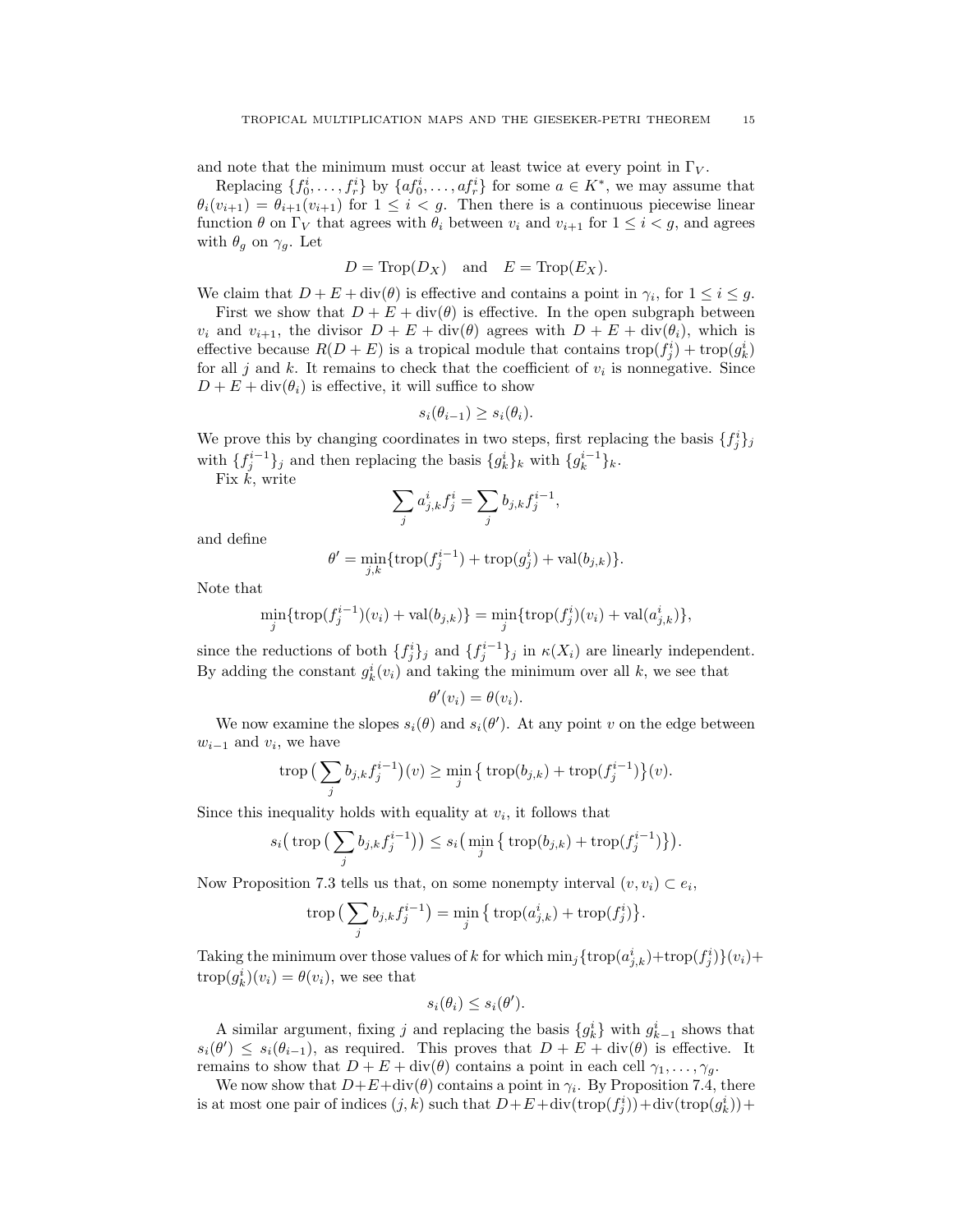val $(a_{j,k}^i)$  contains no point in  $\gamma_i$ . Call this pair  $(j_0, k_0)$  if it exists. By hypothesis, the minimum of these piecewise linear functions occurs at least twice at every point, so

$$
\theta_i = \min_{(j,k)\neq(j_0,k_0)} \left\{ \text{trop}(f_j^i) \right) + \text{div}(\text{trop}(g_k^i)) + \text{val}(a_{j,k}^i) \right\}.
$$

Therefore, by Proposition 3.5,  $D + E + \text{div}(\theta_i)$  contains a point in  $\gamma_i$ . Now,  $D + E +$  $\text{div}(\theta)$  agrees with  $D+E+\text{div}(\theta_i)$  on  $\gamma_i\setminus{\{v_i\}}$ . Furthermore, since  $s_i(\theta_i)\leq s_i(\theta_{i-1}),$ the coefficient of  $v_i$  in  $D + E + \text{div}(\theta)$  is greater than or equal to the coefficient of  $v_i$  in  $D + E + \text{div}(\theta_i)$ . It follows that  $D + E + \text{div}(\theta)$  also contains a point in  $\gamma_i$ , as claimed.

Pushing forward the divisor  $D+E+\text{div}(\theta)$  under the natural contraction  $\Gamma_V \to \Gamma$ gives an effective canonical divisor that contains a point in each cell  $\gamma_1, \ldots, \gamma_q$ . But this is impossible, by Lemma 4.3.

#### **REFERENCES**

- [AB12] O. Amini and M. Baker. Linear series on metrized complexes of algebraic curves. preprint arXiv:1204.3508, 2012.
- [ACGH85] E. Arbarello, M. Cornalba, P. A. Griffiths, and J. Harris. Geometry of algebraic curves. Vol. I, volume 267 of Grundlehren der Mathematischen Wissenschaften. Springer-Verlag, New York, 1985.
- [ACP12] D. Abramovich, L. Caporaso, and S. Payne. The tropicalization of the moduli space of curves. preprint arXiv:1212.0373, 2012.
- [AMSW13] R. Agrawal, G. Musiker, V. Sotirov, and F. Wei. Involutions on standard Young tableaux and divisors on metric graphs. Electron. J. Combin., 20(3), 2013.
- [Bak08] M. Baker. Specialization of linear systems from curves to graphs. Algebra Number Theory, 2(6):613–653, 2008.
- [BGR84] S. Bosch, U. Güntzer, and R. Remmert. Non-Archimedean analysis, volume 261 of Grundlehren der Mathematischen Wissenschaften. Springer-Verlag, Berlin, 1984.
- [BJM+12] V. Baratham, D. Jensen, C. Mata, D. Nguyen, and S. Parekh. Toward a tropical proof of the Gieseker-Petri Theorem. To appear in Collectanea Math., 2012.
- [BN07] M. Baker and S. Norine. Riemann-Roch and Abel-Jacobi theory on a finite graph. Adv. Math., 215(2):766–788, 2007.
- [BPR11] M. Baker, S. Payne, and J. Rabinoff. Nonarchimedean geometry, tropicalization, and metrics on curves. preprint, arXiv:1104.0320v1, 2011.
- [CDPR12] F. Cools, J. Draisma, S. Payne, and E. Robeva. A tropical proof of the Brill-Noether theorem. Adv. Math., 230(2):759–776, 2012.
- [CLMTiB12] A. Castorena, A. López Martín, and M. Teixidor i Bigas. Petri map for vector bundles near good bundles. preprint, arXiv:1203.0983, 2012.
- [Dha90] D. Dhar. Self-organized critical state of sandpile automaton models. Phys. Rev. Lett., 64(14):1613–1616, 1990.
- [EH83] D. Eisenbud and J. Harris. A simpler proof of the Gieseker-Petri theorem on special divisors. Invent. Math., 74(2):269–280, 1983.
- [EH86] D. Eisenbud and J. Harris. Limit linear series: basic theory. Invent. Math., 85(2):337–371, 1986.
- [GH80] P. Griffiths and J. Harris. On the variety of special linear systems on a general algebraic curve. Duke Math. J., 47(1):233–272, 1980.
- [Gie82] D. Gieseker. Stable curves and special divisors: Petri's conjecture. Invent. Math., 66(2):251–275, 1982.
- [GK08] A. Gathmann and M. Kerber. A Riemann-Roch theorem in tropical geometry. Math. Z., 259(1):217–230, 2008.
- [HMY12] C. Haase, G. Musiker, and J. Yu. Linear systems on tropical curves. Math. Z., 270(3-4):1111–1140, 2012.
- [Laz86] R. Lazarsfeld. Brill-Noether-Petri without degenerations. J. Differential Geom., 23(3):299–307, 1986.
- [Len12] Y. Len. First steps in Brill-Noether theory of tropical curves. preprint, arXiv:1209.6309v1, 2012.